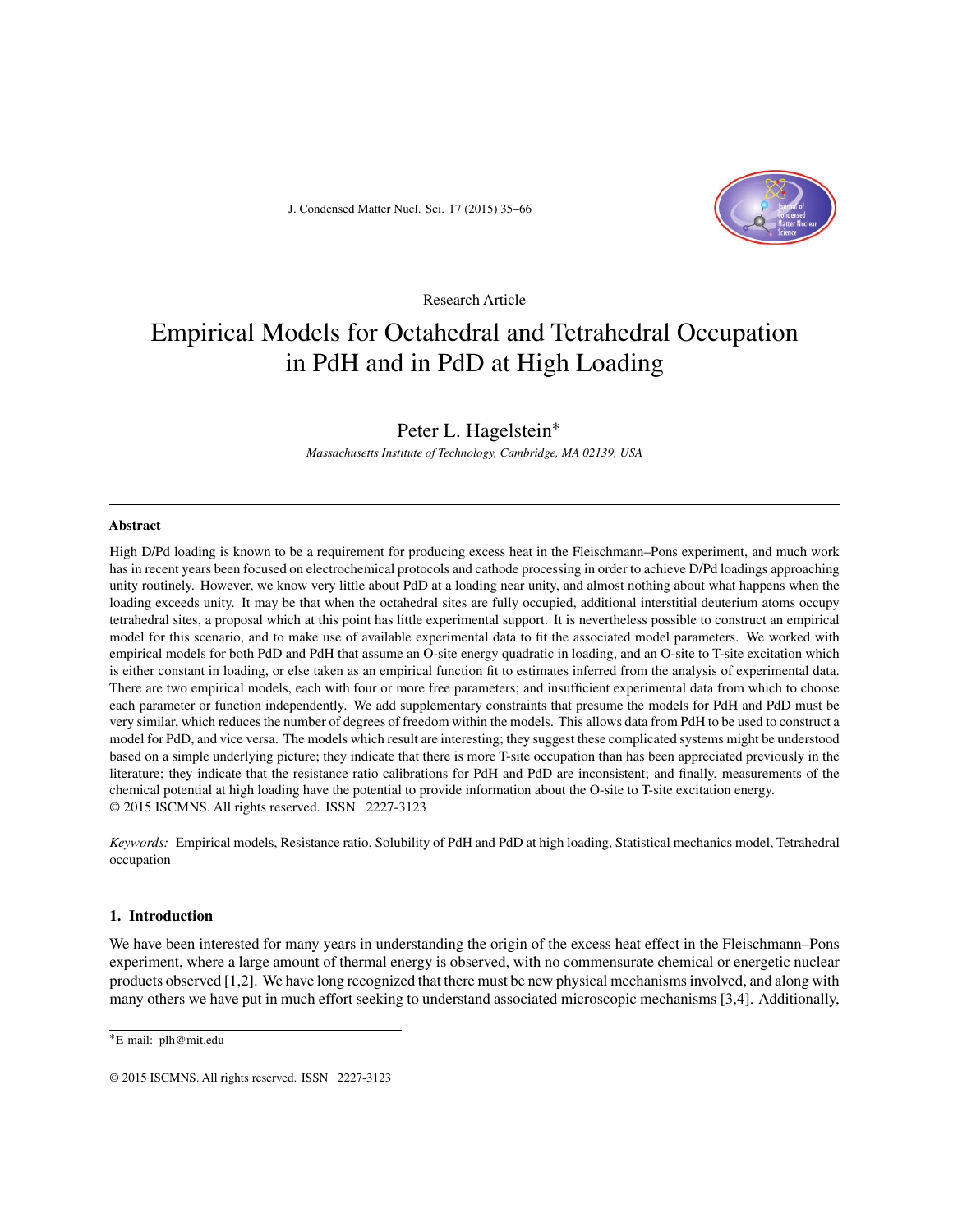we have been interested in developing a simulation model for excess heat production, which involves a combination of known physics along with new physics. In this work our focus is on conventional physics issues connected with the octahedral and tetrahedral occupation of PdD at high loading.

It was understood by Fleischmann and Pons in 1989 that the D/Pd loading needed to be high in order for excess heat to be observed. Subsequently, two different loading requirements were identified. It was observed in experiments at SRI and ENEA Frascati that cathodes which did not reach a D/Pd loading in the vicinity of 0.95 at some point during their loading history were unlikely to produce excess heat [5–7]. For a cathode with did reach this very high loading, excess heat could be seen subsequently at more modest loading; however, excess heat was observed to increase with loading above a threshold in the vicinity of 0.83 [8–10].

Because of these observations, much attention has been focused on achieving high loading [11]; electrochemical protocols suitable for achieving high loading [12–16]; the problem of developing cathodes that can load well [14,15,17]; and materials science studies [18,19]. Measurements of the D/Pd loading can be done conveniently based on the resistance ratio [20–25], which has in recent years been determined to a D/Pd loading greater than unity. X-ray diffraction measurements have been reported [26–29], including measurements of samples loaded near unity [29].

This work has motivated our interest in some of the associated theoretical issues. For example, one might ask why there should be any requirements on the D/Pd loading in the first place. The question of what it is that happens in the experiment when the D/Pd loading reaches either 0.83 or 0.95 also come to mind [3,30,31]. Our interest in this work is focused on the deuterium chemical potential and site occupation when the D/Pd loading is in the vicinity of unity, or reaches even higher loadings.

From earlier experimental work, we know that hydrogen and deuterium atoms occupy interstitial octahedral sites in the FCC PdH or PdD lattice [32–35]. Such a picture is consistent with theoretical models that have been studied over the years [36–41]. The basic picture of highly loaded PdD at room temperature as an FCC lattice with NaCl-type structure, with deuterium atoms in the octahedral site (see Fig. 1), has provided one of the cornerstones for studies of PdH and PdD, and also for our field as well. Such a picture is useful as long as the tetrahedral occupancy is low; in this connection we draw attention to a calculation of the tetrahedral occupation as a function of pressure by Christensen et al. [40], which shows negligible tetrahedral occupation for D/Pd<1 even at very high pressure.

We are interested in the question of what happens when the D/Pd loading ratio exceeds unity, for example as has



**Figure 1.** FCC lattice model for PdD; the large grey atoms in the figure are Pd, and the small purple atoms are D.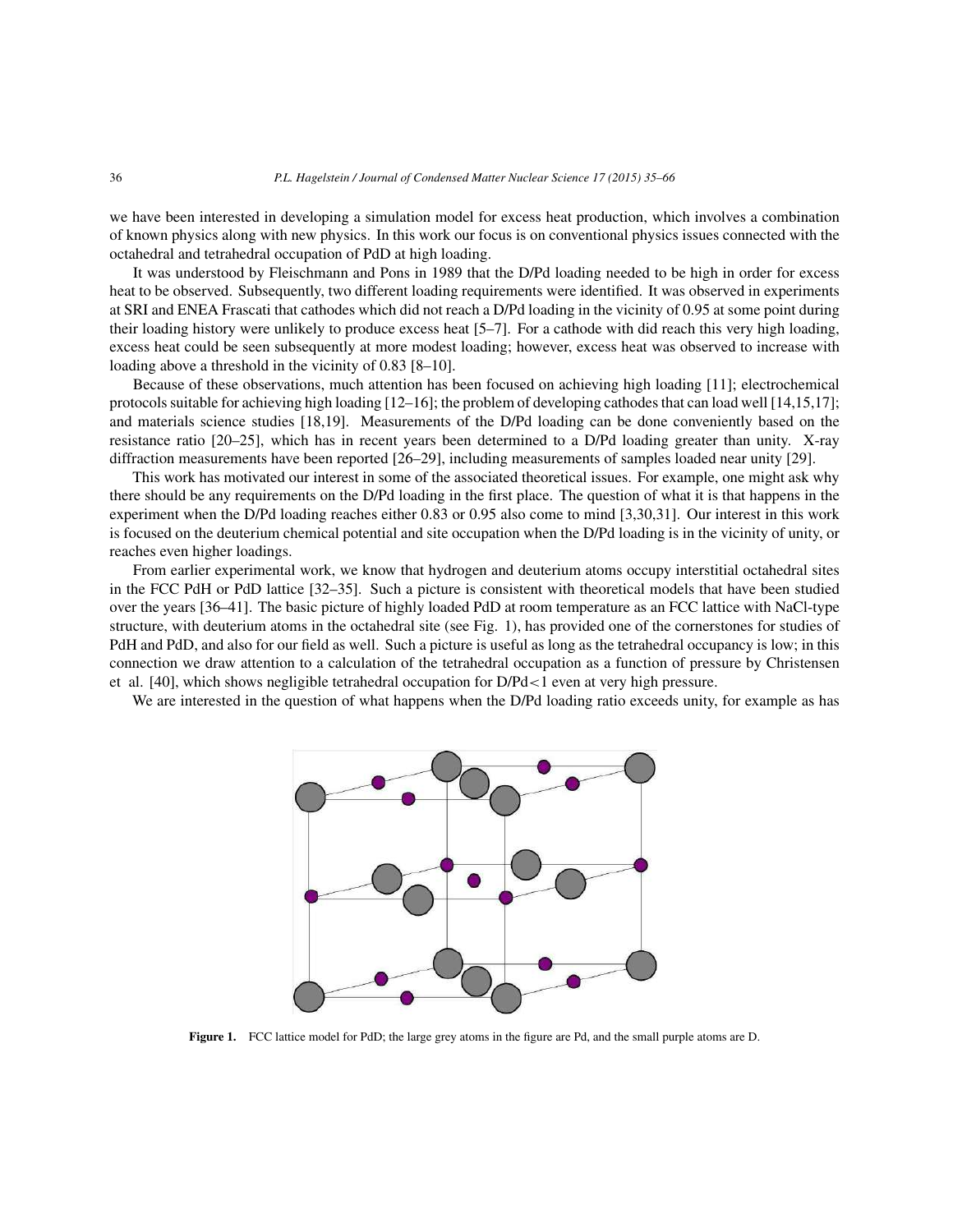been claimed to have been achieved in high pressure experiments [42] up to 3.1 GPa. Note that there is not uniform agreement in the literature that the D/Pd loading can exceed unity under such conditions; for example, Hemmes et al. [43] models an H/Pd ratio less than unity for pressures up to 100 GPa. Sugimoto and Fukai model a variety of FCC metal hydrides up to 100 GPa, with no need for going above an H/Me ratio of unity [44].

However, if a D/Pd loading greater than unity can be achieved, then the question of where the extra deuterium atoms go in the lattice becomes important. Historically, this issue has largely been the focus of speculation. One possibility is that additional deuterium atoms occupy interstitial tetrahedral sites, once all of the octahedral sites are occupied [45–48]. Another suggestion is that double occupancy of octahedral sites occurs [49,50]. Such a suggestion seems unlikely since we would expect the occupation of anti-bonding orbitals which would tend to push the deuterium atoms apart [40] (although in the presence of a Pd vacancy this issue is removed [31]). In what follows, we examine simple models for tetrahedral occupation both for a D/Pd ratio less than unity as well as for D/Pd greater than 1.

Palladium vacancies become stabilized at high H/Pd loading, which was taken advantage of by Fukai and Okuma [51] to create a new phase with superabundant vacancies which we can write as  $Pd_{0.75}H$ . That this phase is thermodynamically favored at high loading suggests that we ought to at least be aware of the phase in connection with our discussion of D/Pd ratios in excess of unity. For example, in equilibrium we would expect the vacancy phase have a big impact on the phase diagram in this case; however, near room temperature vacancy diffusion is extremely slow so that one would not expect the vacancy phase to form through this mechanism over the course of an experiment. Nevertheless, one could imagine that if the D/Pd loading were sufficiently high then sufficient energy could be present to drive a phase change much more rapidly; as yet we are not aware of experimental evidence for this.

These arguments ultimately lead us back to a picture in which tetrahedral site occupation must be contemplated then when the D/Pd loading is sufficiently high. Within this picture a new set of issues arise. The first concerns how large the excitation energy is for O-site to T-site excitation. For example, if the excitation energy is large, then we would expect to see little T-site occupation for D/Pd < 1, and then a large increment in pressure would be required to push the D/Pd loading above unity. On the other hand, if the excitation energy is more modest, then we might expect to see some tetrahedral occupation in the accessible D/Pd < 1 regime, and the regime with a D/Pd loading greater than unity should be accessible in high pressure experiments and also in electrochemical experiments.

In what follows, our focus is on the development of an empirical model for PdD at high loading. Unfortunately, there is probably not sufficient relevant data available from experiment in order to specify such a model to the degree that we might be satisfied with. However, if we broaden our perspective to include the simultaneous development of a similar model for PdH, then the situation improves significantly, given certain assumptions as to how different the model for PdD should be from the model for PdH.

# **2. Simple Empirical Model for O-site and T-site Occupation**

In order to connect with experiment in the case of highly loaded PdD we need to construct a statistical mechanics model for O-site and T-site occupation, with site energies which depend on the D/Pd loading. We also need to account for statistical factors associated with the electronic spin, nuclear spin, and excited state degeneracy of the interstitial atoms in the O-sites and T-sites. Our first order of business then is to assemble a set of basic relations between the deuterium chemical potential and the occupation of octahedral and tetrahedral sites.

The development of the basic thermodynamic relations is straightforward; but the specification of empirical models for how the site energies depend on the D/Pd loading is not. One might argue that it should be possible to take advantage of theory in order to understand how the site energies depend on the D/Pd loading. As we will see, the precision required to obtain a useful empirical model is beyond the current state of the art. Consequently, we will need to turn to experiment in order to develop model parameters. Fortunately we have available some measurements which are helpful; these will be considered in subsequent sections, along with the fitting of model parameters to the data.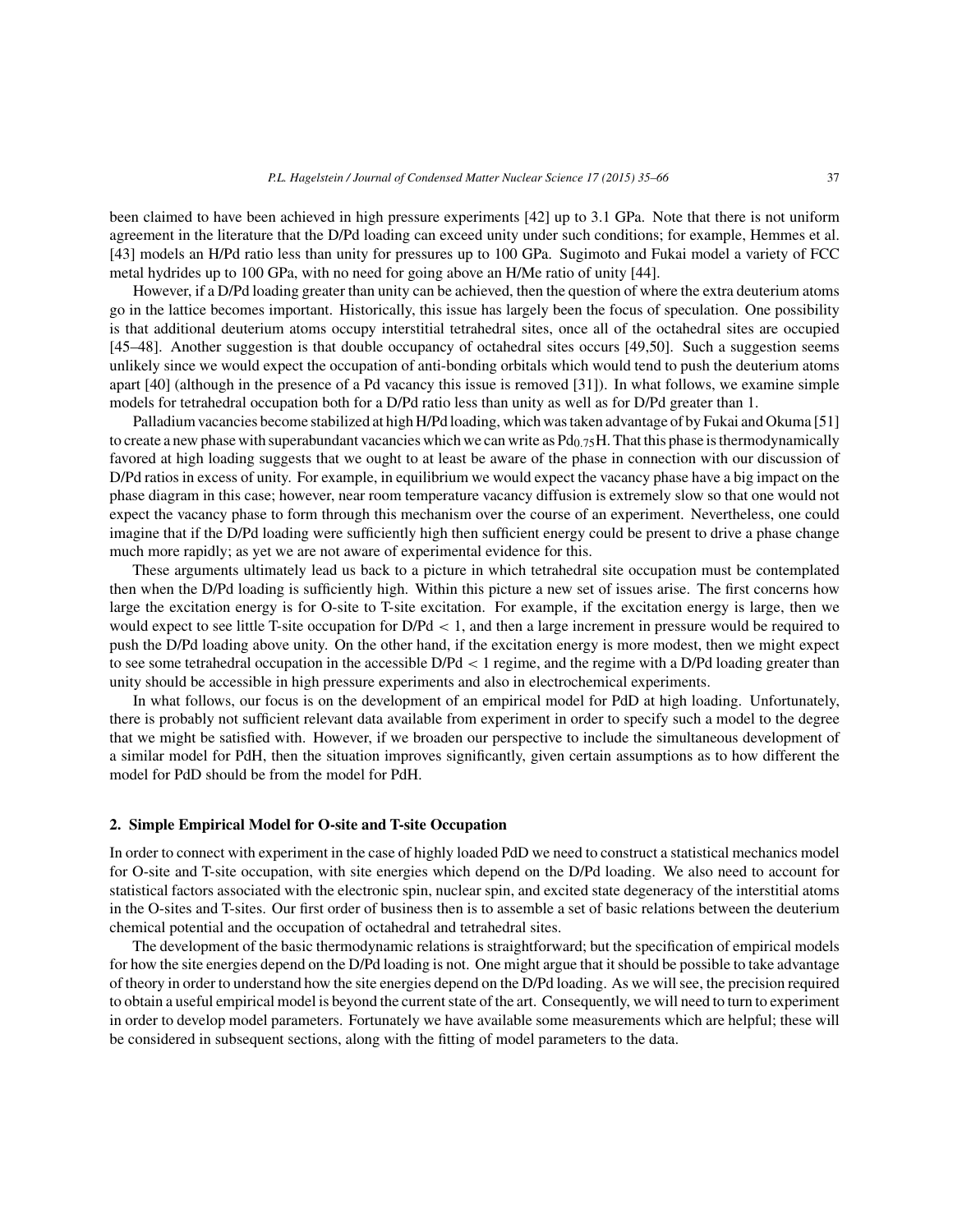#### 2.1. Model partition function

The starting point for the thermodynamics model is a canonical partition function which roughly follows the approach of Lacher [36] given by

$$
Q = \sum_{M_{\rm T}} \sum_{M_{\rm O}} \frac{(N_{\rm O} + N_{\rm T})!}{M_{\rm O}!(N_{\rm O} - M_{\rm O})!M_{\rm T}!(N_{\rm T} - M_{\rm T})!} z_{\rm O}^{M_{\rm O}} z_{\rm T}^{M_{\rm T}} e^{-(M_{\rm O}E_{\rm O} + M_{\rm T}E_{\rm T})/k_{\rm B}T},\tag{1}
$$

where  $z<sub>O</sub>$  and  $z<sub>T</sub>$  are deuterium atom partition functions associated with O-site and T-site occupation. This approach is discussed by Orondo [55]; we have generalized it to include an appropriate multinomial coefficient for the partition of deuterium atoms into O-sites and T-sites. In this formula  $N<sub>O</sub>$  and  $N<sub>T</sub>$  are the number of O-sites and T-sites available, and  $M<sub>O</sub>$  and  $M<sub>T</sub>$  are the number of deuterium atoms in O-sites and T-sites.

The partition functions for the O-site and T-site are taken to be [52]

PdH: 
$$
z_O = z_T = 2 \times 2 \left[ \sum_n \exp \left\{-\frac{E_n}{k_B T}\right\} \right]^3
$$
,  
\nPdD:  $z_O = z_T = 2 \times 3 \left[ \sum_n \exp \left\{-\frac{E_n}{k_B T}\right\} \right]^3$  (2)

with

and

$$
E_n = \hbar \omega_{\text{O,T}} n^s \tag{3}
$$

PdH: 
$$
\hbar \omega_0 = 69.0 \text{ meV}, \quad s_0 = 1.2,
$$
  
\nPdH:  $\hbar \omega_T = 53.8 \text{ meV}, \quad s_T = 1.2,$   
\nPdD:  $\hbar \omega_0 = 46.5 \text{ meV}, \quad s_0 = 1.2,$   
\nPdH:  $\hbar \omega_T = 39.0 \text{ meV}, \quad s_T = 1.2.$  (4)

The O-site partition function was developed from fits to results from inelastic neutron scattering [53]. The T-site partition function was selected to have the same  $s<sub>T</sub>$  value, and was otherwise optimized fit in the analysis of solubility data for  $\alpha$ -phase PdH<sub>x</sub> and PdD<sub>x</sub> [52].

In the D<sub>2</sub> chemical potential model that we make use of as in reference [54], we presumed a singlet electronic ground state with statistical weight 1 for the molecule; in a simple picture for atomic deuterium in the lattice the electronic spin degeneracy could reasonably be taken to be 2. For the molecule, we included the nuclear spin degeneracy which was reduced by the generalized Pauli principle; now we can keep track of the full nuclear spin degeneracy of the spin 1 deuterons. Analogous arguments apply in the case of PdH. The site energies  $E<sub>O</sub>$  and  $E<sub>T</sub>$  are assumed to vary with loading, with the temperature constant at 300 K in this study.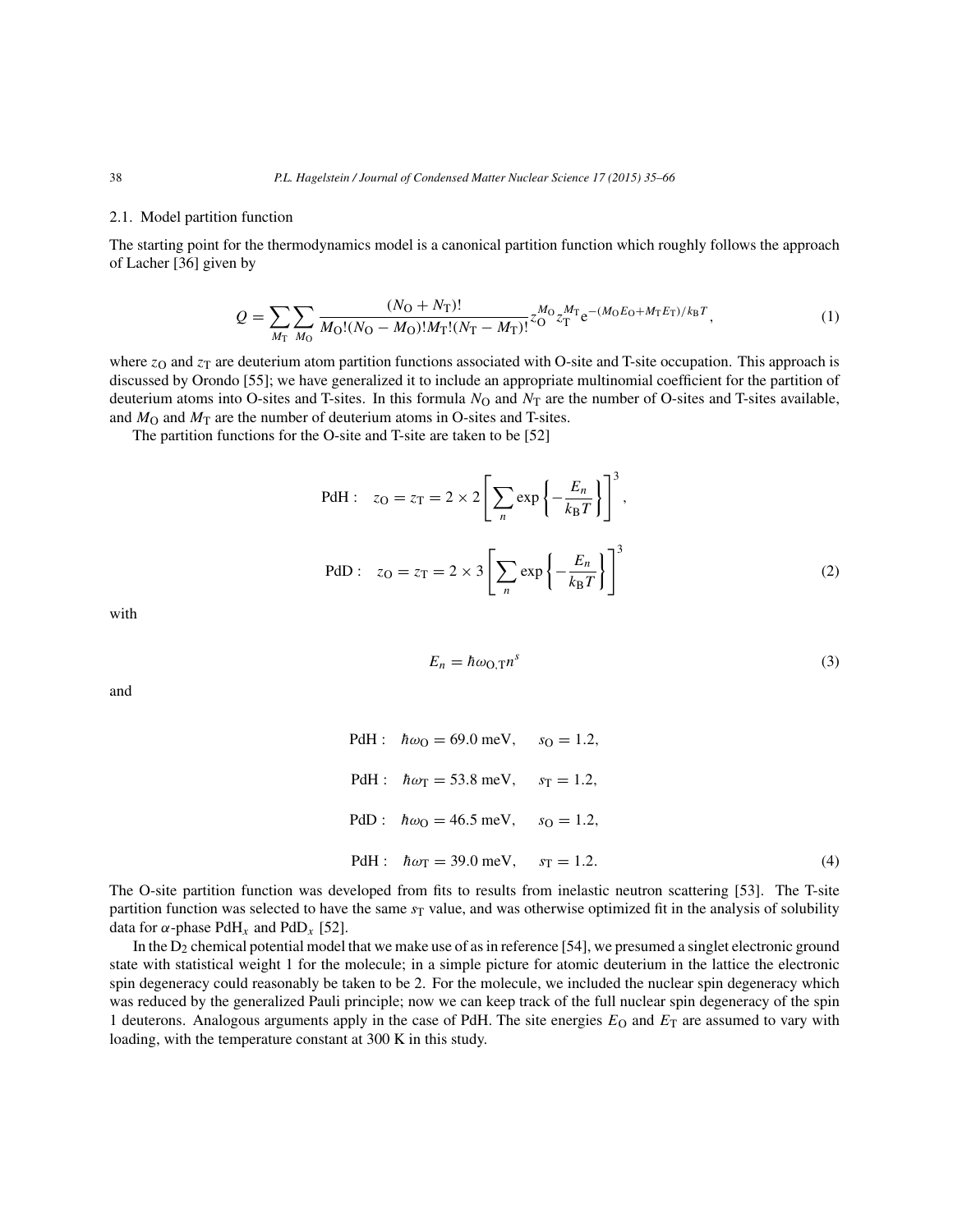## 2.2. Deuterium chemical potential in the solid phase

For the chemical potential of O-site deuterium atoms we can write

$$
-\frac{\mu_{\rm O}}{k_{\rm B}T} = \frac{\partial}{\partial M_{\rm O}} \ln \left\{ \frac{(N_{\rm O} + N_{\rm T})!}{M_{\rm O}!(N_{\rm O} - M_{\rm O})!M_{\rm T}!(N_{\rm T} - M_{\rm T})!} z_{\rm O}^{M_{\rm O}} z_{\rm T}^{M_{\rm T}} e^{-(M_{\rm O}E_{\rm O} + M_{\rm T}E_{\rm T})/k_{\rm B}T} \right\}.
$$
(5)

A similar expression occurs now for the T-site deuterium atoms

$$
-\frac{\mu_{\rm T}}{k_{\rm B}T} = \frac{\partial}{\partial M_{\rm T}} \ln \left\{ \frac{(N_{\rm O} + N_{\rm T})!}{M_{\rm O}!(N_{\rm O} - M_{\rm O})!M_{\rm T}!(N_{\rm T} - M_{\rm T})!} z_{\rm O}^{M_{\rm O}} z_{\rm T}^{M_{\rm T}} e^{-(M_{\rm O}E_{\rm O} + M_{\rm T}E_{\rm T})/k_{\rm B}T} \right\}.
$$
(6)

The partial derivatives can be evaluated approximately in the limit that a macroscopic number of sites and deuterium atoms is involved to yield [55]

$$
\mu_{\rm O} = E_{\rm O} + M_{\rm O} \frac{\partial}{\partial M_{\rm O}} E_{\rm O} + M_{\rm T} \frac{\partial}{\partial M_{\rm O}} E_{\rm T} - k_{\rm B} T \ln \frac{N_{\rm O} - M_{\rm O}}{M_{\rm O}} - k_{\rm B} T \ln z_{\rm O}
$$

$$
= E_{\rm O} + \theta_{\rm O} \frac{\partial}{\partial \theta_{\rm O}} E_{\rm O} + \theta_{\rm T} \frac{\partial}{\partial \theta_{\rm O}} E_{\rm T} - k_{\rm B} T \ln \frac{1 - \theta_{\rm O}}{\theta_{\rm O}} - k_{\rm B} T \ln z_{\rm O}, \tag{7}
$$

$$
\mu_{\rm T} = E_{\rm T} + M_{\rm T} \frac{\partial}{\partial M_{\rm T}} E_{\rm T} + M_{\rm O} \frac{\partial}{\partial M_{\rm T}} E_{\rm O} - k_{\rm B} T \ln \frac{N_{\rm T} - M_{\rm T}}{M_{\rm T}} - k_{\rm B} T \ln z_{\rm T}
$$

$$
= E_{\rm T} + \theta_{\rm T} \frac{\partial}{\partial \theta_{\rm T}} E_{\rm T} + \theta_{\rm O} \frac{\partial}{\partial \theta_{\rm T}} E_{\rm O} - k_{\rm B} T \ln \frac{2 - \theta_{\rm T}}{\theta_{\rm T}} - k_{\rm B} T \ln z_{\rm T}.
$$
(8)

In these formulas  $E_O$  and  $E_T$  depend on the O-site and T-site loading, as well as on the temperature. The O-site and T-site occupation fractions are referenced to the number of Pd atoms in the absence of vacancies, which is the same as the number of O-sites

$$
\theta_{\rm O} = \frac{M_{\rm O}}{N_{\rm O}} = \frac{M_{\rm O}}{N_{\rm Pd}},\tag{9}
$$

$$
\theta_{\rm T} = \frac{M_{\rm T}}{N_{\rm O}} = \frac{M_{\rm T}}{N_{\rm Pd}}.\tag{10}
$$

According to these definitions the O-site fractional occupation  $\theta_0$  varies between 0 and 1, while the T-site fractional occupation  $\theta_T$  varies between 0 and 2. In equilibrium the different chemical potentials are equal

$$
\mu_0 = \mu_T = \mu_D. \tag{11}
$$

We note in connection with this discussion the approach of Ref. [56].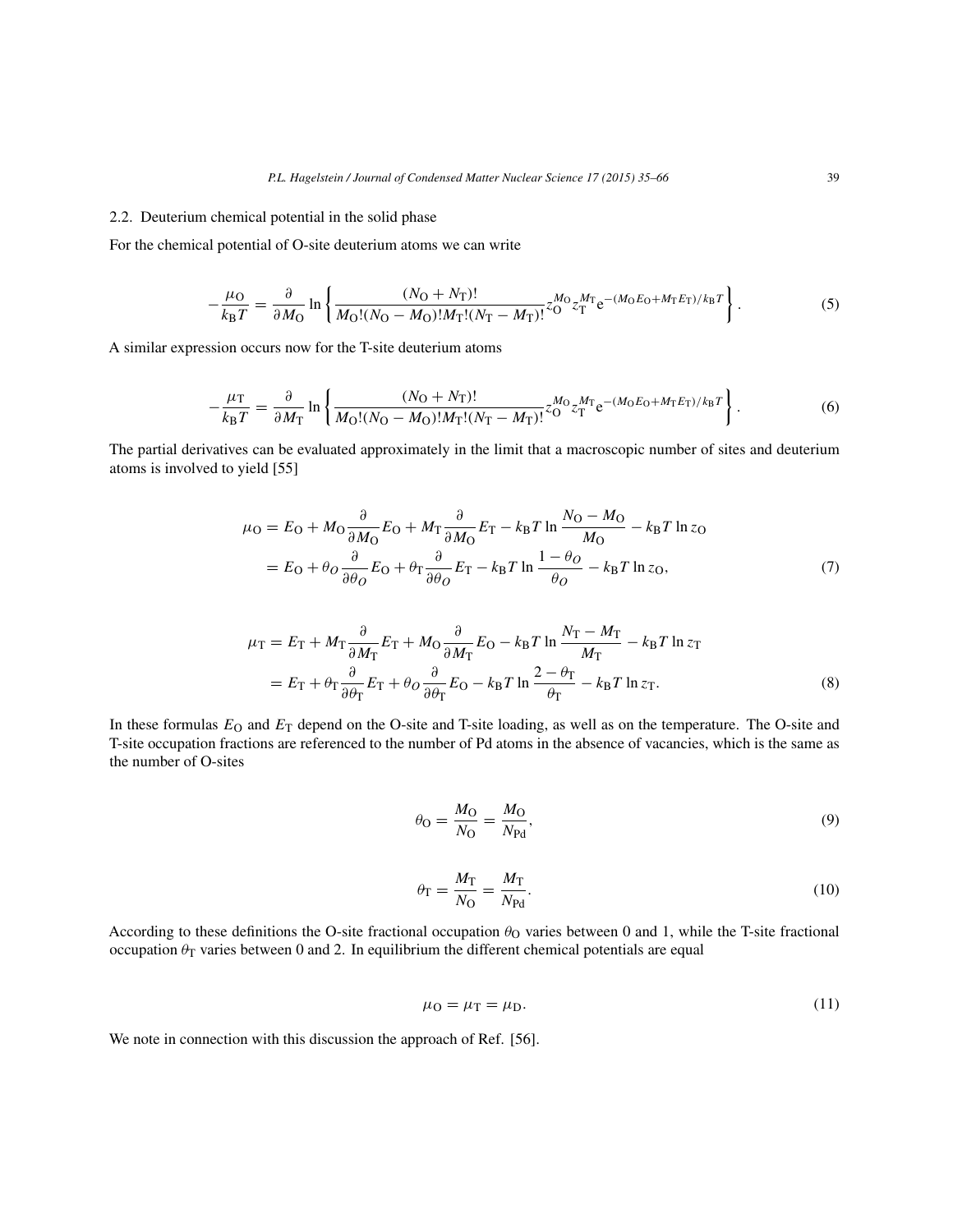#### 2.3. Reduction of the model

If the first-principles theoretical models were sufficiently good, then we could make use of the results of density functional calculations to determine how the O-site and T-site energies depend on the distribution of the atoms among the different sites, at least on average. From previous experience with such calculations, we know that the average configuration energies from Quantum Espresso calculations can be off by more than 100 meV [55,57]. While the agreement between DFT theory and experiment must be considered in this case to be excellent (given how difficult the calculation is), such a level of agreement is not useful for the modeling under consideration here.

To simplify things for the development of a useful empirical model, we will assume that the site energies depend on the total D/Pd loading (fractional interstitial occupation)  $\theta$ 

$$
\theta = \theta_0 + \theta_\Gamma. \tag{12}
$$

The total loading  $\theta$  under these definitions varies between 0 and 3. In this case, our thermodynamic relations reduce to

$$
\mu_{\rm D} = E_{\rm O} + \theta_{\rm O} \frac{\partial E_{\rm O}}{\partial \theta} + \theta_{\rm T} \frac{\partial E_{\rm T}}{\partial \theta} - k_{\rm B} T \ln \frac{1 - \theta_{\rm O}}{\theta_{\rm O}} - k_{\rm B} T \ln z_{\rm O},\tag{13}
$$

$$
\mu_{\rm D} = E_{\rm T} + \theta_{\rm T} \frac{\partial E_{\rm T}}{\partial \theta} + \theta_{\rm O} \frac{\partial E_{\rm O}}{\partial \theta} - k_{\rm B} T \ln \frac{2 - \theta_{\rm T}}{\theta_{\rm T}} - k_{\rm B} T \ln z_{\rm T}.
$$
\n(14)

In writing this we presume that the site energies  $E_{\Omega}$  and  $E_{\text{T}}$  depend on loading  $\theta$  and on temperature.

# 2.4. Inclusion of  $PdV$  terms

The lattice expands by an incremental volume  $V_D$  when a deuterium atom enters the lattice. If the lattice is in deuterium gas, this expansion does work on the gas. We can take this effect into account by augmenting the model chemical potential with  $PdV$  terms according to

$$
\mu_{\rm D} = E_{\rm O} + \theta_{\rm O} \frac{\partial E_{\rm O}}{\partial \theta} + \theta_{\rm T} \frac{\partial E_{\rm T}}{\partial \theta} - k_{\rm B} T \ln \frac{1 - \theta_{\rm O}}{\theta_{\rm O}} - k_{\rm B} T \ln z_{\rm O} + P V_{\rm D},\tag{15}
$$

$$
\mu_{\rm D} = E_{\rm T} + \theta_{\rm T} \frac{\partial E_{\rm T}}{\partial \theta} + \theta_{\rm O} \frac{\partial E_{\rm O}}{\partial \theta} - k_{\rm B} T \ln \frac{2 - \theta_{\rm T}}{\theta_{\rm T}} - k_{\rm B} T \ln z_{\rm T} + P V_{\rm D}.
$$
 (16)

where  $V_D$  is about 2.9  $\AA^3$  (we will adopt the save incremental volume for hydrogen). At low pressure these terms contribute very little, which is why they are usually neglected; however at high pressure in the vicinity of 1 GPa the  $PdV$  terms have a noticeable impact on the solubility.

## 2.5. Site energy models and temperature independence

The models above are reasonably general, and one might make use of them in connection with a sophisticated model with temperature-dependent site energies that are nonlinear in loading. We are interested in reducing the model even further (in order to reduce the number of degrees of freedom) in order to apply to restricted conditions. To this end, we consider a version for use under constant temperature conditions where the site energies are locally quadratic in the loading  $\theta$ . It will be convenient to use a parameterization for the O-site energy given by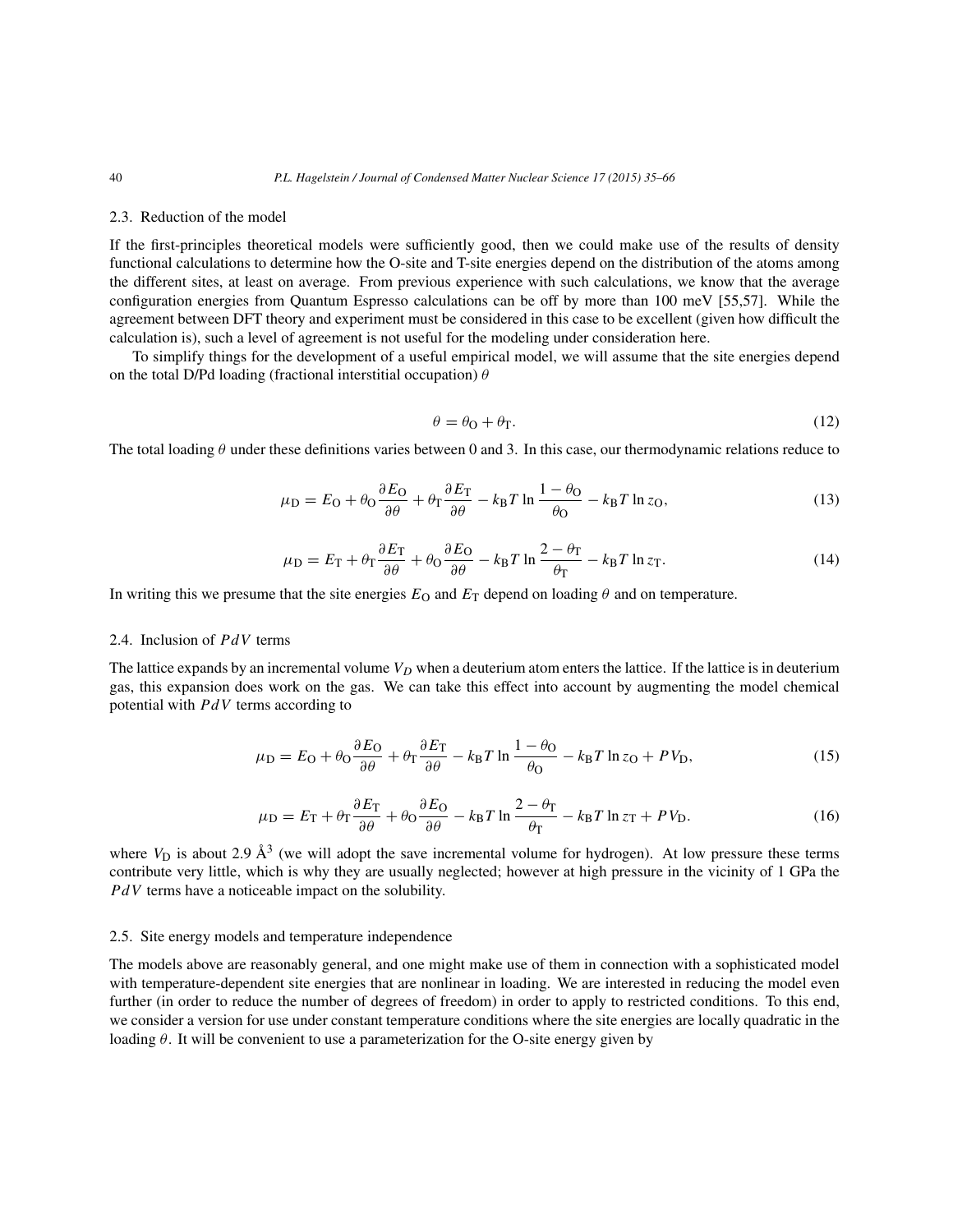$$
E_O(\theta) = E_O(\theta_0) + (\theta - \theta_0)E'_O(\theta_0) + \frac{1}{2}(\theta - \theta_0)^2 E''_O(\theta_0).
$$
\n(17)

We will take (somewhat arbitrarily)

$$
\theta_0 = 0.60,\tag{18}
$$

which is near the  $\beta$ -phase boundary of the miscibility gap.

We parameterize the T-site energy according to

$$
E_{\mathcal{T}}(\theta) = E_{\mathcal{O}}(\theta) + \Delta E(\theta). \tag{19}
$$

We see in this that the T-site energy is referenced to the O-site energy, with an O-site to T-site excitation energy specified as  $\Delta E(\theta)$ . In what follows we will consider a version of the model with constant excitation energy, and later on a more sophisticated version of the model with  $\Delta E(\theta)$  chosen to match values inferred from experimental measurements.

## 2.6. Supplemental constraints

We see that there are three parameters and one function to be specified for an empirical model for loading in PdD, and three additional parameters and another function to be specified for an analogous empirical model for loading in PdH. From our perspective, the experimental data set that is available is insufficient to determine the 6 parameters and two functions required for the two models under consideration.

It is possible to reduce the number of free parameters by adding supplementary constraints on the parameters for PdD and PdH. It has been noted in the literature that the pressure as a function of loading curves for PdH and PdD in the β-phase region are offset from one another, but otherwise are very similar. We will take the liberty of presuming that this similarity extends for the O-site energy over the entire range of interest, which leads to the supplementary constraints

$$
E'_{\mathbf{O}}(\theta)\Big|_{\text{PdH}} = E'_{\mathbf{O}}(\theta)\Big|_{\text{PdD}} \tag{20}
$$

$$
E''_O(\theta)\Big|_{\text{PdH}} = E''_O(\theta)\Big|_{\text{PdD}}.\tag{21}
$$

For the O-site to T-site excitation energy, it would be reasonable to assume that the energy difference differs by the zero point energy

$$
\[\Delta E(\theta)\]_{\text{PdH}} = \[\Delta E(\theta)\]_{\text{PdD}} + \Delta E_{\text{zp}}.\tag{22}
$$

The difference found for the  $\alpha$ -phase does not match this requirement [52], but is not far off. In what follows we will make use of the experimental energy difference as best we know it, and use this relation as a check.

The biggest difficulty in the development of empirical models is in determining relevant constraints that can reduce the number of degrees of freedom that need to be specified. By supplementing our model with these constraints, we have reduced the number of degrees of freedom.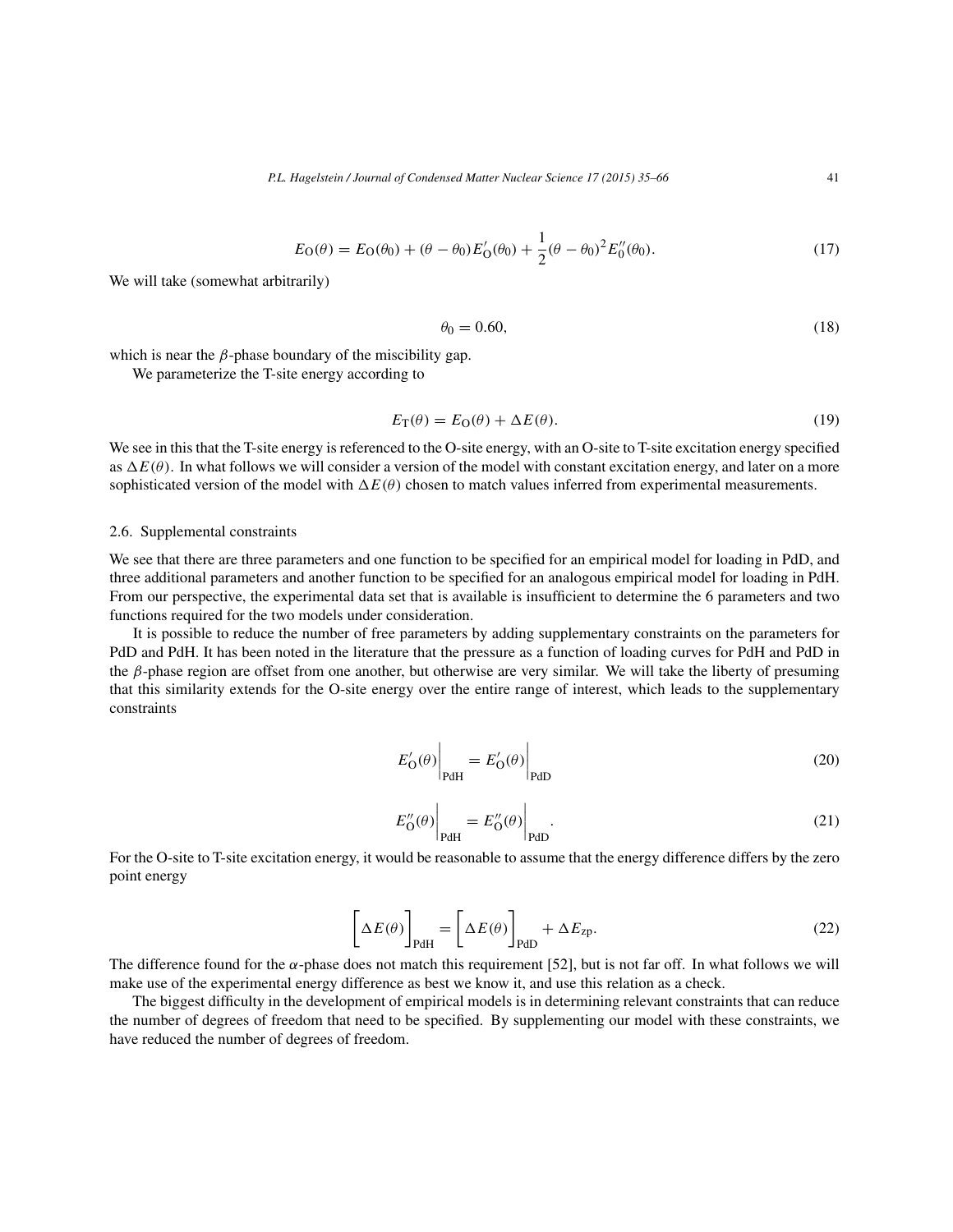#### 2.7. Chemical potential of deuterium in the gas phase

To proceed, we will need to evaluate the chemical potential; for this we write [55,58]

$$
\mu_{\rm D} = \frac{1}{2}\mu_{\rm D_2} = \frac{1}{2}\mu_{\rm nonideal} - \frac{1}{2}k_{\rm B}T\ln z_{\rm rotvib} - \frac{E_{\rm d}}{2},\tag{23}
$$

where the nonideal contribution to the chemical potential is

$$
\mu_{\text{nonideal}} = k_{\text{B}} T \ln \left[ \frac{f}{k_{\text{B}} T} \left( \frac{2\pi \hbar^2}{M k_{\text{B}} T} \right)^{3/2} \right]. \tag{24}
$$

For the rotational and vibrational partition function we have

H<sub>2</sub>: 
$$
z_{\text{rotvib}} = 1 \sum_{\text{even } l} \sum_{n} (2l+1) e^{-E_{nl}/k_B T} + 3 \sum_{\text{odd } l} \sum_{n} (2l+1) e^{-E_{nl}/k_B T},
$$
 (25)

D<sub>2</sub>: 
$$
z_{\text{rotvib}} = 6 \sum_{\text{even } l} \sum_{n} (2l+1) e^{-E_{nl}/k_B T} + 3 \sum_{\text{odd } l} \sum_{n} (2l+1) e^{-E_{nl}/k_B T}.
$$
 (26)

We made use of the fits of Urey and Rittenberg [59] for the rotational and vibrational energy levels. We note that the nuclear spin degrees of freedom are included explicitly in these relations [54]. To model the fugacity, we have available the model of Joubert for H<sub>2</sub> [60], and the model of Joubert and Thiebaut [61] for  $D_2$ . We have chosen in this case to use the H2 model of Joubert [60] in both cases, in light of the discussion in Ref. [62]. The deuterium chemical potential that results in the case of PdD is shown in Fig. 2.

## 2.8. Matching with experiment at modest pressure

The pressure as a function of loading has been studied for both PdD and PdH in gas loading experiments at modest  $D_2$ and H<sub>2</sub> pressure, and the resulting  $P - C - T$  curves are reasonably well known [64]. These pressure versus loading curves are reasonably well fit by the empirical solubility relations given by Baranowski et al. [42]

$$
\ln f_{\text{H}_2} = -\frac{(100.4 - 90.1\theta) \text{ (kJ mol}^{-1})}{RT} + \frac{106.4 \text{ (J mol}^{-1} \text{K}^{-1})}{R} + 2\ln\frac{\theta}{1-\theta},\tag{27}
$$

$$
\ln f_{\text{D}_2} = -\frac{(95.6 - 90.1\theta) \text{ (kJ mol}^{-1})}{RT} + \frac{106.4 \text{ (J mol}^{-1} \text{K}^{-1})}{R} + 2 \ln \frac{\theta}{1 - \theta}.
$$
 (28)

The resulting pressure versus loading curves are shown in Fig. 3. One can see that the two curves are parallel with an offset.

If we presume no T-site occupation, and that the O-site energy is linear in the total loading  $\theta$ , then we can obtain estimates for four of the empirical model parameters

PdH: 
$$
E_O(\theta_0) - k_B T \ln z_O + \frac{E_D}{2} = -391.8 \text{ meV}, \quad E'_O(\theta_0) = 233.5 \text{ meV},
$$
 (29)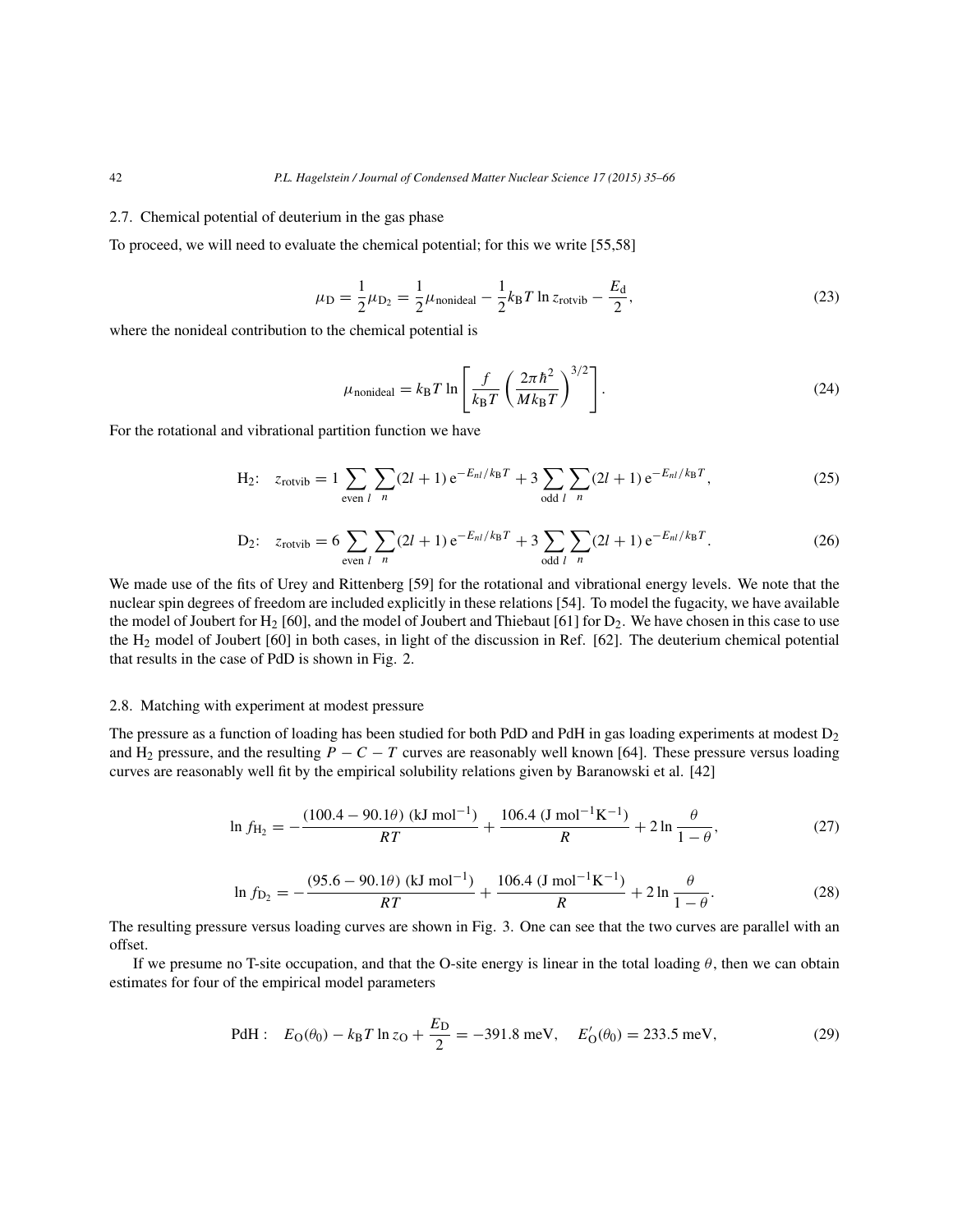

**Figure 2.** Deuterium chemical potential at 300 K as a function of pressure; with the D<sub>2</sub> fugacity from [59] (red line); with the H<sub>2</sub> fugacity from [60] (blue line); and half the dissociation energy  $-E_d/2$  (black line).

PdD: 
$$
E_O(\theta_0) - k_B T \ln z_O + \frac{E_D}{2} = -399.1 \text{ meV}, \quad E'_O(\theta_0) = 233.5 \text{ meV}.
$$
 (30)

The slope parameters are the same here due to the construction of the empirical fits of Baranowski et al. [42] above. We used for the dissociation energy of H<sub>2</sub> 2  $\times$  2.23899 eV, and for the dissociation energy of D<sub>2</sub> 2  $\times$  2.27806 eV.

We can estimate the contribution of the  $k_BT \ln z_O$  factors using a 3D SHO model to be

PdH: 
$$
k_B T \ln z_O = 41.4 \text{ meV},
$$
 (31)

PdD: 
$$
k_B T \ln z_O = 60.4 \text{ meV}.
$$
 (32)

The corresponding estimates for  $E_{\text{O}}(\theta_0)$  are

PdH: 
$$
E_O(\theta_0) + \frac{E_D}{2} = -350.4 \text{ meV}
$$
 (SHO), (33)

PdD: 
$$
E_O(\theta_0) + \frac{E_D}{2} = -338.8 \text{ meV}
$$
 (SHO). (34)

If we make use of the non-SHO partition functions given above (from Ref. [52]) we obtain

PdH: 
$$
E_O(\theta_0) + \frac{E_D}{2} = -350.6 \text{ meV}
$$
 (non - SHO), (35)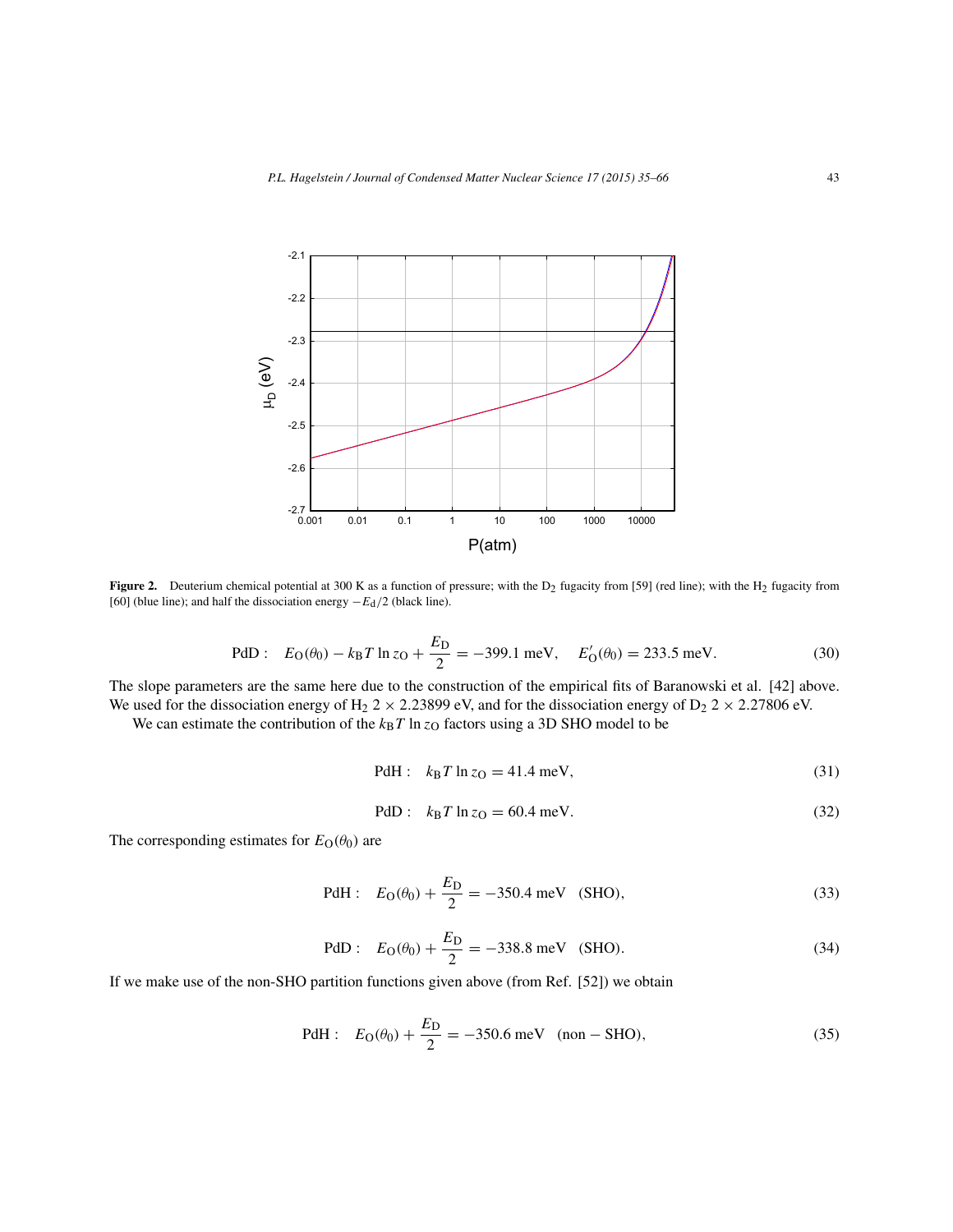

**Figure 3.** Equilibrium pressure at 300 K as a function of loading based on the parameterization of Baranowski et al. [42] for PdH (red line) and PdD (blue line).

PdD: 
$$
E_O(\theta_0) + \frac{E_D}{2} = -339.8 \text{ meV}
$$
 (non - SHO). (36)

We might have expected to see a difference between PdH and PdD due to the zero-point energy contribution (which is estimated to be 31 meV by Ke and Kramer [63]); however the results here are much closer.

# 2.9. Fitting PdH at higher pressure

We would like to extend this general approach to higher loading if possible; unfortunately we lack systematic pressure versus loading data at higher pressure. There are some high pressure measurements of PdH that were reported by Tkacz and Baranowski [65] that look to be useful in the context of the present analysis. In this work data points are reported at H/Pd loadings between 0.90 and 0.995. Since our focus at the moment is on the O-site energy, we propose here to make use of the two data points with the lowest values of  $\theta$ , as these have the best chance of being relatively free of tetrahedral occupation. It is possible to arrange for a weighted least squares fit based on

$$
\mu_{\rm H} = E_{\rm O} + \theta_{\rm O} \frac{\partial E_{\rm O}}{\partial \theta} - k_{\rm B} T \ln \frac{1 - \theta_{\rm O}}{\theta_{\rm O}} - k_{\rm B} T \ln z_{\rm O} + P V_{\rm H}
$$
\n(37)

with results shown in Fig. 4. We see that the pressure versus loading curve that results looks very plausible. In this case the fitting parameters are

PdH: 
$$
E_O(\theta_0) + \frac{E_D}{2} = -385.8 \text{ meV}, \quad E'_O(\theta_0) = 291.8 \text{ meV}, \quad E''_O(\theta_0) = -150.3 \text{ meV}.
$$
 (38)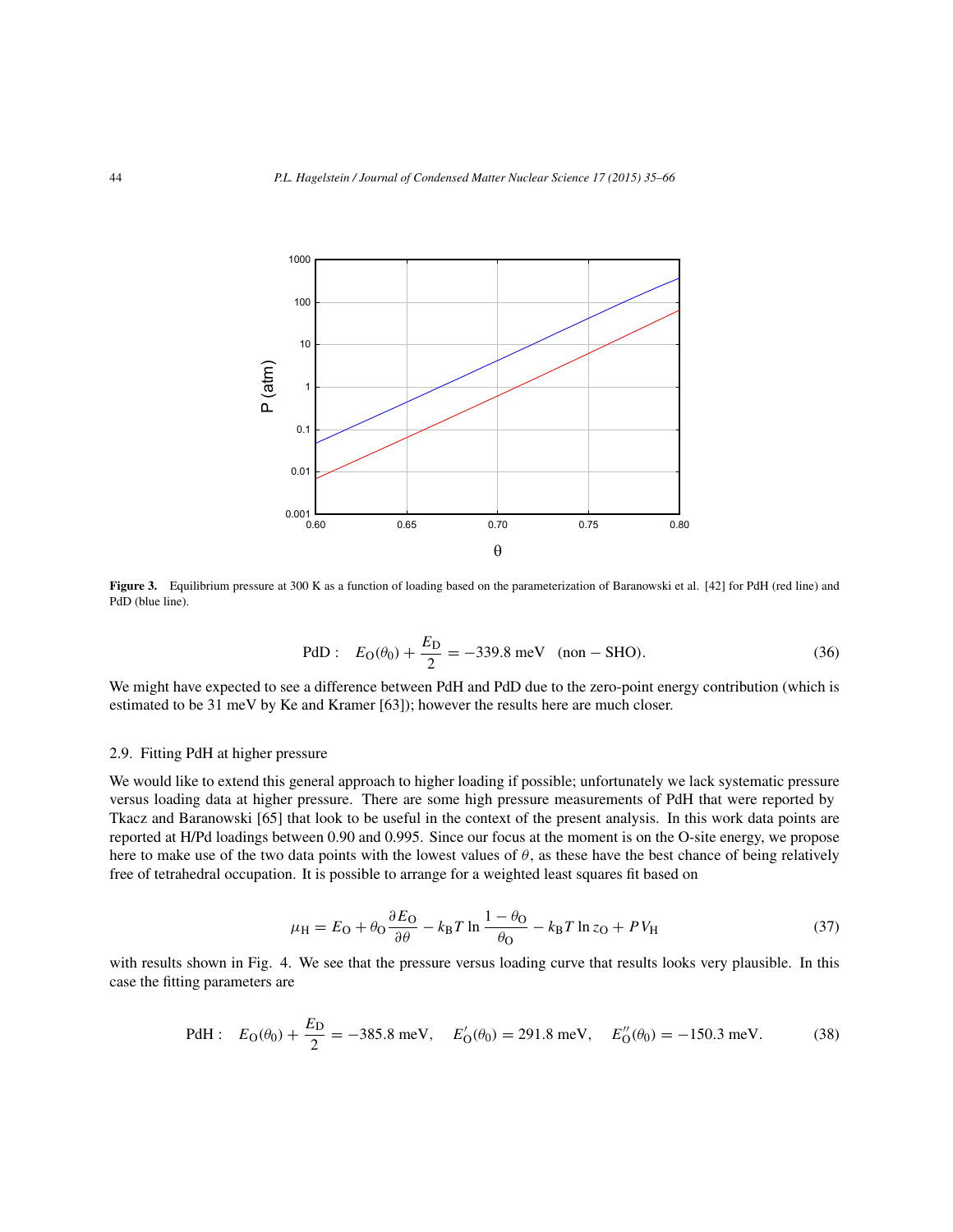

**Figure 4.** Least squares fit to selected pressure as a function of loading points for PdH at 300 K as a function of loading; points used for the fit (red circles); weighted least squares fit (blue line).

According to the supplemental constraints, we propose to develop an equivalent O-site energy model for PdD by shifting the O-site energy for PdH by a constant to match the pressure at the  $\beta$ -phase boundary; this leads to

PdD: 
$$
E_O(\theta_0) + \frac{E_D}{2} = -374.8 \text{ meV}, \quad E'_O(\theta_0) = 291.8 \text{ meV}, \quad E''_O(\theta_0) = -150.3 \text{ meV}.
$$
 (39)

# 2.10. Discussion

We are interested in the development of empirical models for the O-site and T-site energies in to be used in conjunction with an equilibrium statistical thermodynamics model for the O-site and T-site fractional occupation. In general one would like many degrees of freedom in an empirical model in order to develop the best match to the available experimental data sets. For our model it will not be straightforward to arrange for a unique determination of all of the parameters directly from experimental data, simply because we lack the relevant experimental measurements of PdD at high pressure, and we also lack experimental measurements of site-dependent occupancy at high loading.

The model under discussion assumes a quadratic dependence of the O-site energy on the total loading  $\theta$ , and an O-site to T-site excitation energy that is to be discussed. There are six parameters and two functions to be specified for PdH and PdD. To reduce the number of free parameters we introduce supplementary constraints, which insures that the resulting models will differ only by offset energies. This allows us to make use of the high pressure measurements in PdH to estimate what happens in PdD at high pressure, below the point where T-site occupation becomes important. At this point we have initial estimates for the six parameters needed for our empirical models.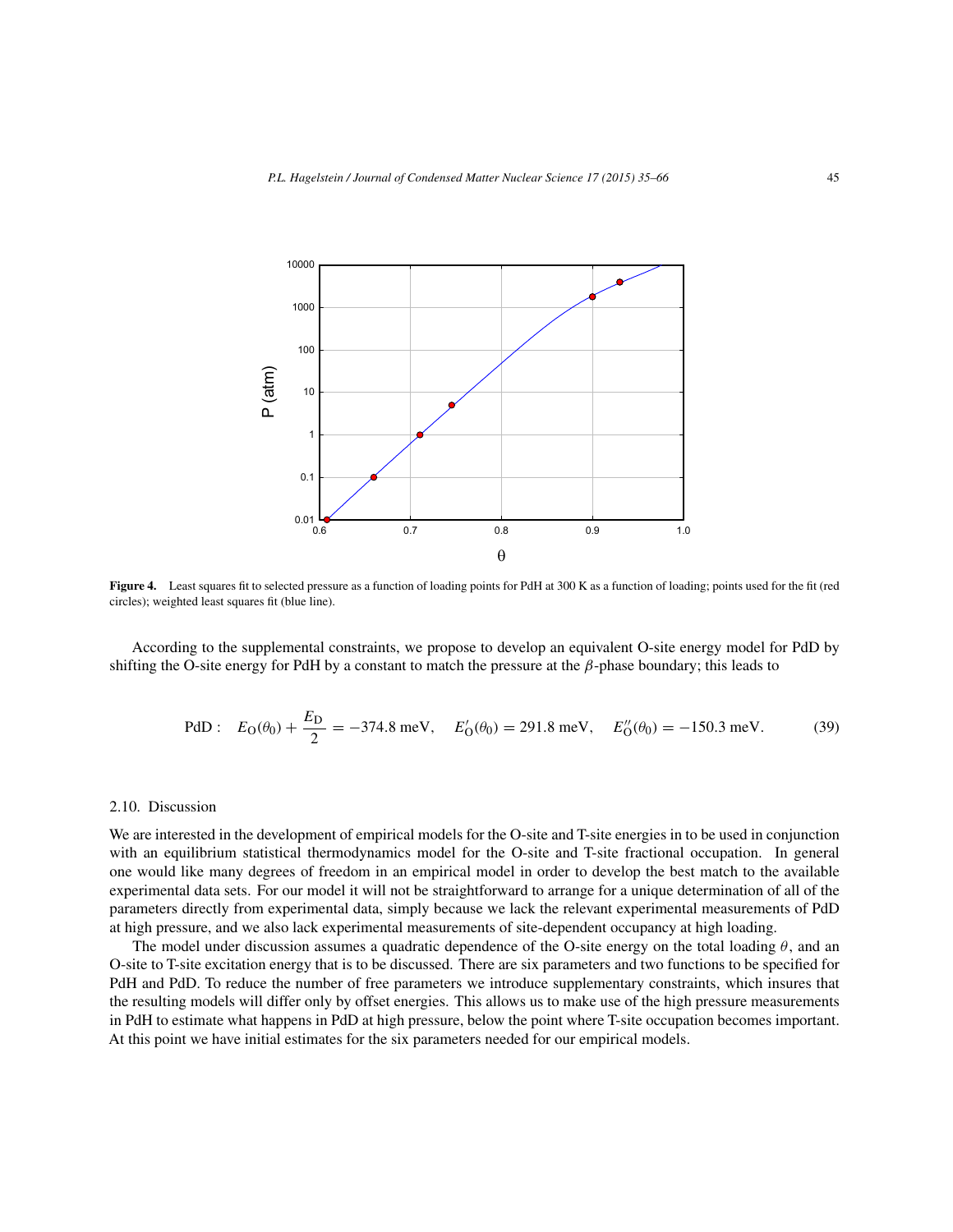#### **3. Input on T-site Occupation**

At present there is no unambiguous direct experimental observation of bulk tetrahedral site occupation in equilibrium at high loading in PdH or PdD. Consequently, it has not been established conclusively what phase might be present in PdH or PdD above a loading of unity; only a few authors even claim to have observed PdH or PdD above a loading of unity. Nevertheless, we will proceed in what follows under the presumption that at high loading interstitial hydrogen or deuterium in equilibrium occupies tetrahedral sites.

The big issue in modeling T-site occupation is in determining the O-site to T-site excitation energy. This excitation energy has as yet not been determined experimentally. There are a number of theoretical calculations in the literature; however, there is a reasonably wide range of excitation energies predicted, and no reason to believe that the calculations are sufficiently accurate to be able to predict T-site occupation usefully. There is some neutron diffraction data which looks interesting at lower loading, which we consider in this section. The O-site to T-site excitation energy near a loading of unity will remain undetermined until the next section.

#### 3.1. O-site to T-site excitation energy calculations

About 25–30 years ago, one could find literature values for the excitation energy near 300 meV [39,41]. Subsequently the problem has been addressed with embedded atom models, density functional calculations, and quantum chemistry calculations. A sizeable spread in the calculated O-site to T-site excitation energy is found, as shown in Table 1.

Based on this we might expect the O-site to T-site excitation energy near zero loading to be between about 50 and 295 meV, and that it probably increases with increasing loading.

#### 3.2. Quasi-elastic neutron diffraction experiments

Tetrahedral occupation can be observed in quasi-elastic neutron diffraction experiments, which have been reported in the case of PdD. For example, if only O-sites are occupied, then the lattice structure is FCC which would be expected to give an associated FCC diffraction pattern. However, if significant tetrahedral occupation occurs, then the part of the diffraction pattern associated with the deuterons would would instead be consistent with the Fm3m space group. X-ray scattering is not useful in this application since deuterium atoms have no scattering power in the X-ray regime. The deuterium occupation can be determined then from the strength of the new neutron diffraction peaks that are not present in the FCC part of the spectrum.

| Reference | PdD/PdH | $\Delta E(\theta=0)$   | $\Delta E(\theta = 1)$ |
|-----------|---------|------------------------|------------------------|
| [39]      | PdH     | 290                    |                        |
| [41]      | PdD     | 295                    | 350                    |
| [66]      | PdH     |                        | 213                    |
| [66]      | PdD     |                        | 150                    |
| [63]      | PdD     | 50 ( $\theta = 0.25$ ) |                        |
| [67]      | PdH     | 80                     |                        |
| [68]      | PdH     | 160                    |                        |
| [69]      | PdH     | 160                    |                        |
| $[70]$    | PdH     | 70                     | 95                     |
| $[55]$    | PdH     |                        | 385                    |
| [71]      | PdH     | 142                    |                        |

**Table 1.** Energy difference (meV) between O-site and T-site occupation for different studies.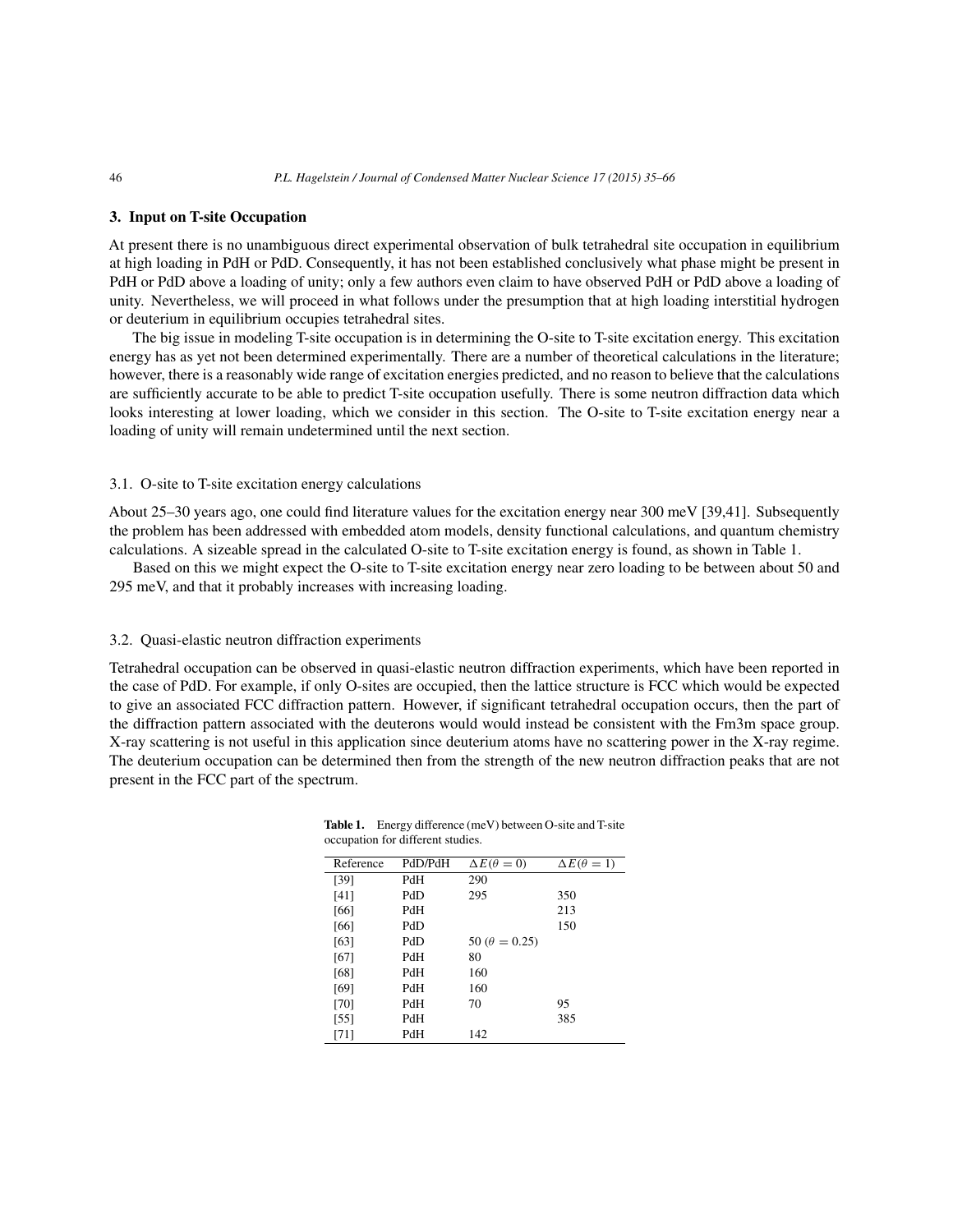An early attempt to determine tetrahedral occupation in this way was reported by Rotella et al. [72] in an electrochemical experiment near room temperature. Positive observations of diffraction lines from the Fm3m space group were reported by Pitt and Gray [73] in experiments done at 309◦C, with comparable results subsequently obtained by McLennan et al. [74] in experiments done at similar temperatures. Negative results for tetrahedral occupation were found by Widenmeyer et al. [75] in experiments carried out at 177°C.

# 3.3. Role of monovacancies

We are confronted with a seeming contradiction where experiments which seem similar given different results. To make progress, it will be useful to have a picture in mind, and allow us to understand the model that results better.

We might begin with the measurements of Widenmeyer et al. [75] and assert somewhat arbitrarily that they argue they they tell us that there is no observable T-site occupation up to a D/Pd loading of 0.72 at a temperature of 177◦C. We might take this one step further and assert that the data point that appears in Fig. 6 of Ref. [74] for a D/Pd loading of about 0.96 with a tetrahedral occupation somewhere between 0 and 2% at 25◦C provides for the strictest experimental upper limit relevant for our model near stoichiometric loading.

If so, then what is the situation with the much higher levels of T-site occupation reported near  $309^{\circ}$ C in [73,74]? There are two possibilities. One is that the positive observations might be due (at least in part) to deuterium trapped in T-sites in monovacancies [76–78]. The idea is that if the sample was loaded reasonably well at elevated temperatures, then Pd vacancies become stabilized, and one might expect them to be able to form via atomic self-diffusion (vacancy diffusion) if the sample is held at elevated temperature sufficiently long [79]. We would expect deuterium to be trapped in vacancies, because the binding energy is be greater than for bulk O-site occupation. The O-site to T-site excitation energy in a monovacancy is known to be very small in the case of Ni [80], which is consistent with the relative occupation observed in Pd monovacancies [78].

Another possibility is that the observations reported by Pitt and Gray [73], and also by McLennan et al. [74], are basically correct. In this case one might argue that the O-site to T-site excitation energy is high in the  $\beta$ -phase, and also in the (dominant)  $\beta$ -phase component in the miscibility gap. If the sensitivity of the experiment of Widenmeyer et al. [75] were low, then the relatively weak signals from T-site occupation might not have been apparent.

Further experimentation will be required to resolve this issue. If we take the positive T-site observations as valid, then we end up with a model which looks to be generally consistent with what we found from an analysis of  $\alpha$ phase solubility data, and also what we will find shortly from high pressure experiments. If these neutron diffraction experiments are impacted by the presence of monovacancies, then our estimate for the excitation energy will be a lower bound (if diffraction from excited states contributes in equal measure to diffraction from the ground state).

#### 3.4. Constraint on the O-site to T-site excitation energy

Given the discussion above, we propose to make use of the neutron diffraction measurements at lower temperature to provide a constraint on the O-site to T-site excitation energy at a D/Pd loading near unity. If we work with the low tetrahedral occupation observed at a D/Pd ratio of 0.96 at 25◦C, we can use this to estimate an upper limit on the excitation energy at that loading and temperature.

For the analysis of a single D/Pd loading point, we can develop a local relation between the O-site to T-site excitation energy and the loading from the more general version of the model

$$
\mu_{\rm D} = E_{\rm O} + \theta_{\rm O} \frac{\partial}{\partial \theta} E_{\rm O} + \theta_{\rm T} \frac{\partial}{\partial \theta} E_{\rm T} - k_{\rm B} T \ln \frac{1 - \theta_{\rm O}}{\theta_{\rm O}} - k_{\rm B} T \ln z_{\rm O} + P V_{\rm D},
$$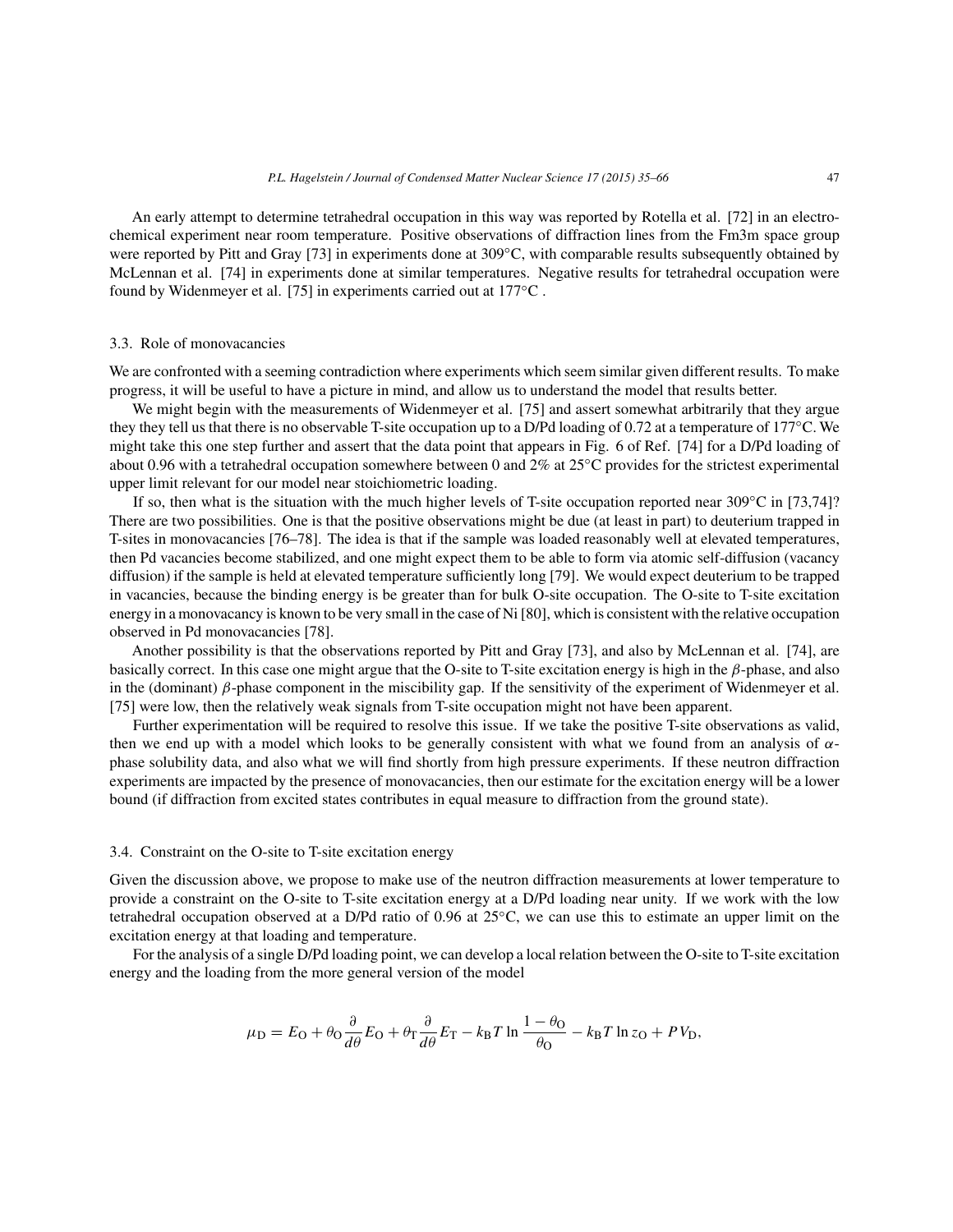48 *P.L. Hagelstein / Journal of Condensed Matter Nuclear Science 17 (2015) 35–66*

$$
\mu_{\rm D} = E_{\rm T} + \theta_{\rm T} \frac{\partial}{\partial d} E_{\rm T} + \theta_{\rm O} \frac{\partial}{\partial d} E_{\rm O} - k_{\rm B} T \ln \frac{2 - \theta_{\rm T}}{\theta_{\rm T}} - k_{\rm B} T \ln z_{\rm T} + P V_{\rm D}
$$

and subtract to obtain

$$
E_{\rm T} - E_{\rm O} = k_{\rm B} T \left\{ \ln \left( \frac{2 - \theta_{\rm T}}{\theta_{\rm T}} \frac{\theta_{\rm O}}{1 - \theta_{\rm O}} \right) + \ln \frac{z_{\rm T}}{z_{\rm O}} \right\}.
$$
 (40)

Results are shown in Table 2 (computed with the non-SHO partition functions). We do not know the lower limit of sensitivity in this experiment, so we have computed excitation energies for three possible low values of T-site occupation. We see that the O-site to T-site excitation energy must be greater than about 200 meV to be consistent with the low T-site occupation point in [74].

# 3.5. Estimate of excitation energies

In experiments of Pitt and Gray [73], and in experiments reported by McLennan et al. [74] positive observations of T-site occupation are reported. We would like to analyze the data point by point using an approach similar to the one used above. In this case we might assume either that we have deuterium occupation of T-sites, in which case we expect  $E_T - E_O$  to be positive and large; or else we might assume that we have deuterium occupation of monovacancy traps. For this latter case, we can write

$$
E_{\rm T}[V] - E_{\rm O} = k_{\rm B}T \left\{ \ln \left( \frac{\Theta_{\rm V} - \theta_{\rm T}}{\theta_{\rm T}} \frac{\theta_{\rm O}}{1 - \theta_{\rm O}} \right) + \ln \frac{z_{\rm T}[V]}{z_{\rm O}} \right\},\tag{41}
$$

where  $\Theta_V$  is the (unknown) fraction of monovacancy sites available.

Results are given in Table 3. One sees low but plausible O-site to T-site excitation energies under the assumption that the T-site occupation is conventional, with an O-site to T-site excitation energy that increases with loading.

The negative O-site to T-site excitation energies estimated in a simple model assuming the number of tetrahedral vacancy sites is  $\Theta_V = 0.04$  corresponds to a binding energy near 100 meV, which is a bit less than the vacancy binding energies computed by Vekilova et al. [81]. We do not know the number of vacancies present in these experiments; however, it is clear that in each case we would be able to obtain plausible (but high) solutions for vacancy concentrations consistent with the observed tetrahedral occupancy.

# 3.6. O-site and T-site occupation for different excitation energies

It seems to be useful to examine model predictions for the O-site and T-site occupation as a function of the total loading for different assumed O-site to T-site excitation energies. We expect the O-site to T-site excitation energy to depend

Table 2. Lower bound on excitation energy from neutron diffraction experiment at  $\theta = 0.96$ at 25◦C, assuming different values for T-site occupation.

| $\theta$ | $\theta$ <sub>O</sub> | $\theta$ T | $E_T - E_O$ (meV) |
|----------|-----------------------|------------|-------------------|
| 0.96     | 0.955                 | 0.005      | 224.6             |
| 0.96     | 0.950                 | 0.01       | 203.9             |
| 0.96     | 0.960                 | 0.02       | 181.0             |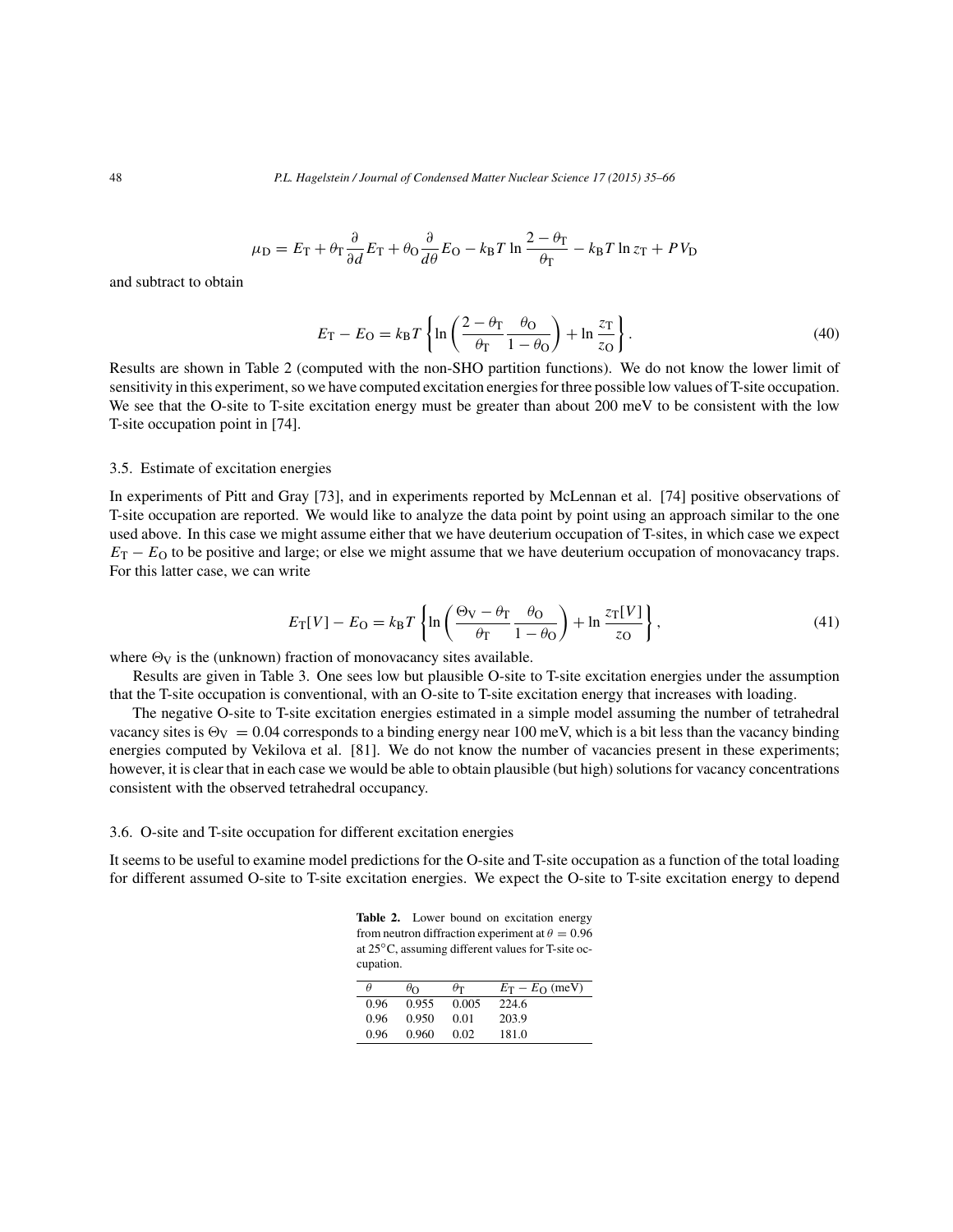**Table 3.** O-site to T-site excitation energies estimated from the neutron diffraction data of Pitt and Gray [73]. The  $E_T - E_O$  number are for conventional T-site occupation [Equation (40)]; and the  $E_T[V] - E_O$  numbers are for T-sites in monovacancies Eq. (41). The number of vacancy sites for this model is assumed to be  $\Theta_V = 0.04$ .

| $\theta$ o | $\theta$ т | $E_T - E_O$ | $E_T[V] - E_O$ |
|------------|------------|-------------|----------------|
|            |            | (meV)       | (meV)          |
| 0.068      | 0.016      | 133         | $-115$         |
| 0.118      | 0.018      | 158         | $-96$          |
| 0.161      | 0.021      | 168         | $-93$          |
| 0.231      | 0.022      | 188         | -76            |
| 0.355      | 0.030      | 203         | $-96$          |
| 0.384      | 0.033      | 204         | $-118$         |
|            |            |             |                |

on the D/Pd loading ratio, but since at present no reliable information is available with which to model, it will be convenient instead to present curves at constant excitation energies. We make use of the local isotherm for O-site and T-site occupation at constant loading [55]

$$
\left(\frac{1-\theta_{\rm O}}{\theta_{\rm O}}\right)\left(\frac{\theta_{\rm T}}{2-\theta_{\rm T}}\right) = \frac{z_{\rm T}}{z_{\rm O}}\exp\left\{-\frac{(E_{\rm T}-E_{\rm O})}{k_{\rm B}T}\right\}.
$$
\n(42)

Results are shown in Fig. 5. From this one can get some intuition as to how abrupt the transition from O-site occupation to T-site occupation is. For example, if the excitation energy were 500 meV, there would be an abrupt change in the



**Figure 5.** Tetrahedral fraction  $\theta_T$  as a function total D/Pd loading  $\theta$  for O-site to T-site energies of 200, 250, 300, ..., 500 meV.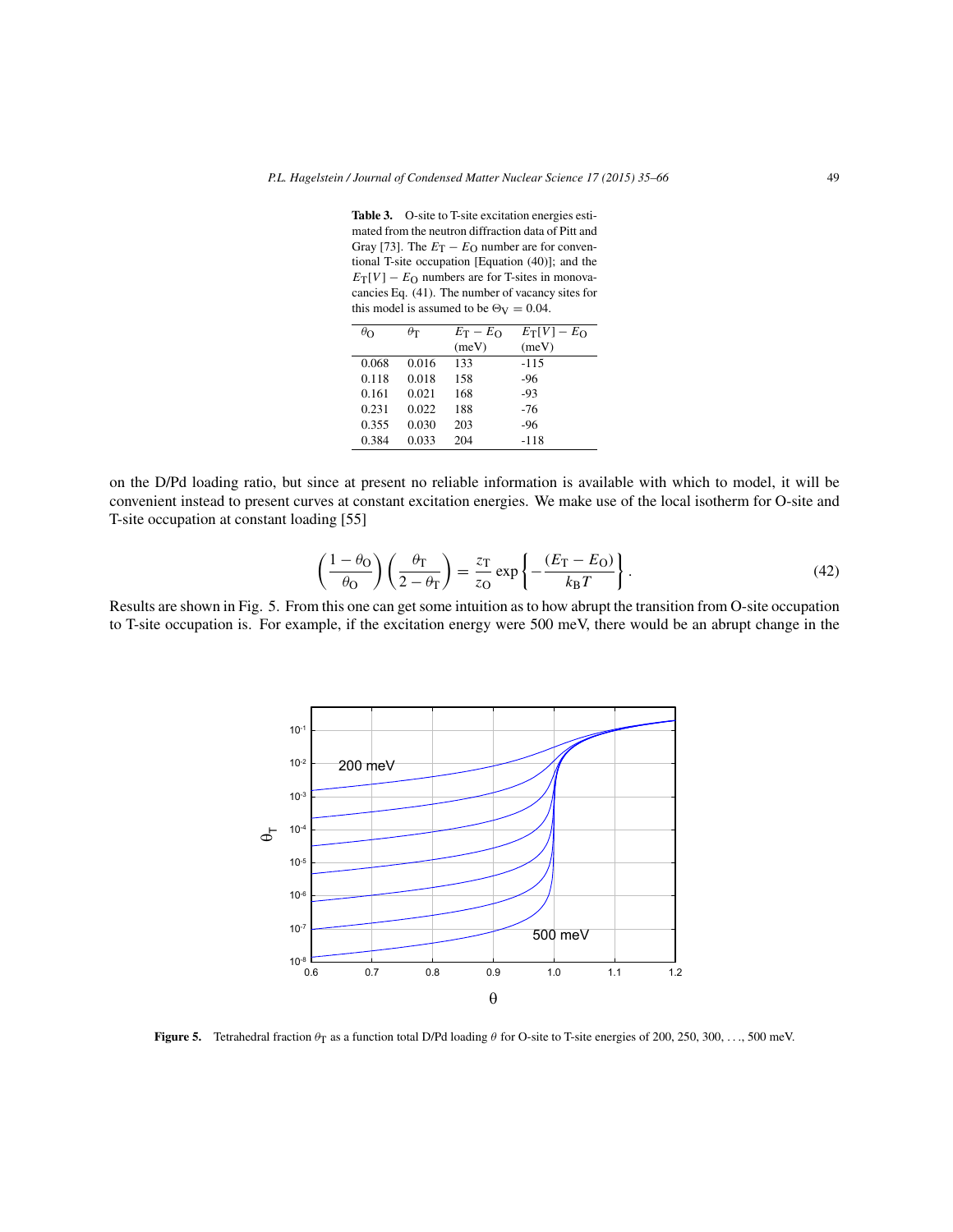T-site occupation and a corresponding substantial change in the chemical potential which could in principle be detected in electrochemical measurements.

# 3.7. Discussion

It seems clear that we could learn much from neutron diffraction experiments carried out on PdD samples that are highly loaded. It is possible that the neutron diffraction experiments of Pitt and Gray [73] can be interpreted as demonstrating T-site occupation in the bulk, from which low O-site to T-site excitation energies can be inferred. It is also possible that the measurements were compromised due to the presence of a large number of monovacancies, since in a monovacancy both O-sites and T-sites can be occupied with a very small difference between the site energies. Later on we will make use of the results of these measurements interpreted as referring to bulk T-site occupation to develop an empirical fit for the excitation energy as a function of loading.

# **4. O-site to T-site Excitation Energy at High Loading**

To complete our empirical model we require estimates for the O-site to T-site excitation energy. From the discussion of the last section, we know that the O-site to T-site excitation energy in PdD near unity loading must be greater than about 200 meV. Our goal in this section is to attempt to develop estimates for the excitation energy near unity for both PdD and PdH by comparing model predictions with experimental data at high pressure.

# 4.1. PdH at high loading

Let us return now to the high pressure PdH experiments of Tkacz and Baranowski [65], and compare results from the model with measured data points. By trying different values for the constant excitation energy, we find that the minimum error occurs for an excitation energy of 225.6 meV. The model parameters in this case are

PdH: 
$$
E_O(\theta_0) + \frac{E_D}{2} = -408.6 \text{ meV}, \quad E'_O(\theta_0) = 322.5 \text{ meV}, \quad E''_O(\theta_0) = -205.1 \text{ meV}.
$$
 (43)

The resulting fit is shown in Fig. 6.

# 4.2. Resistance ratio standard for PdH

A table that gives estimates for the H/Pd loading in PdH corresponding to different values of the resistance ratio  $R/R_0$ appears in Crouch-Baker et al. [21]. In this table an H/Pd loading of 1.0 corresponds to a resistance ratio of 1.067. Baranowski et al. [42] show a resistance ratio corresponding to this value at a pressure of about 1.17 GPa. The pressure at an H/Pd loading of 1.0 in the model just above is 1.23 GPa, which is close.

If we carry out a least squares fitting of the pressure versus loading data set with fixed O-site to T-site excitation energy, including the two lowest points from Tkacz and Baranwoski along with the a loading of unity at 1.17GPa, then we end up with a low O-site to T-site excitation energy of about 202 meV.

# 4.3. Resistance ratio standard for PdD

One resistance ratio calibration curve currently in use for PdD (see [5]) gives a D/Pd loading of unity at a resistance ratio  $R/R_0$  of 1.25, which corresponds to a D<sub>2</sub> equilibrium pressure of 1.94 GPa. A consistent model with constant O-site to T-site excitation energy is optimized with an excitation energy of 237 meV.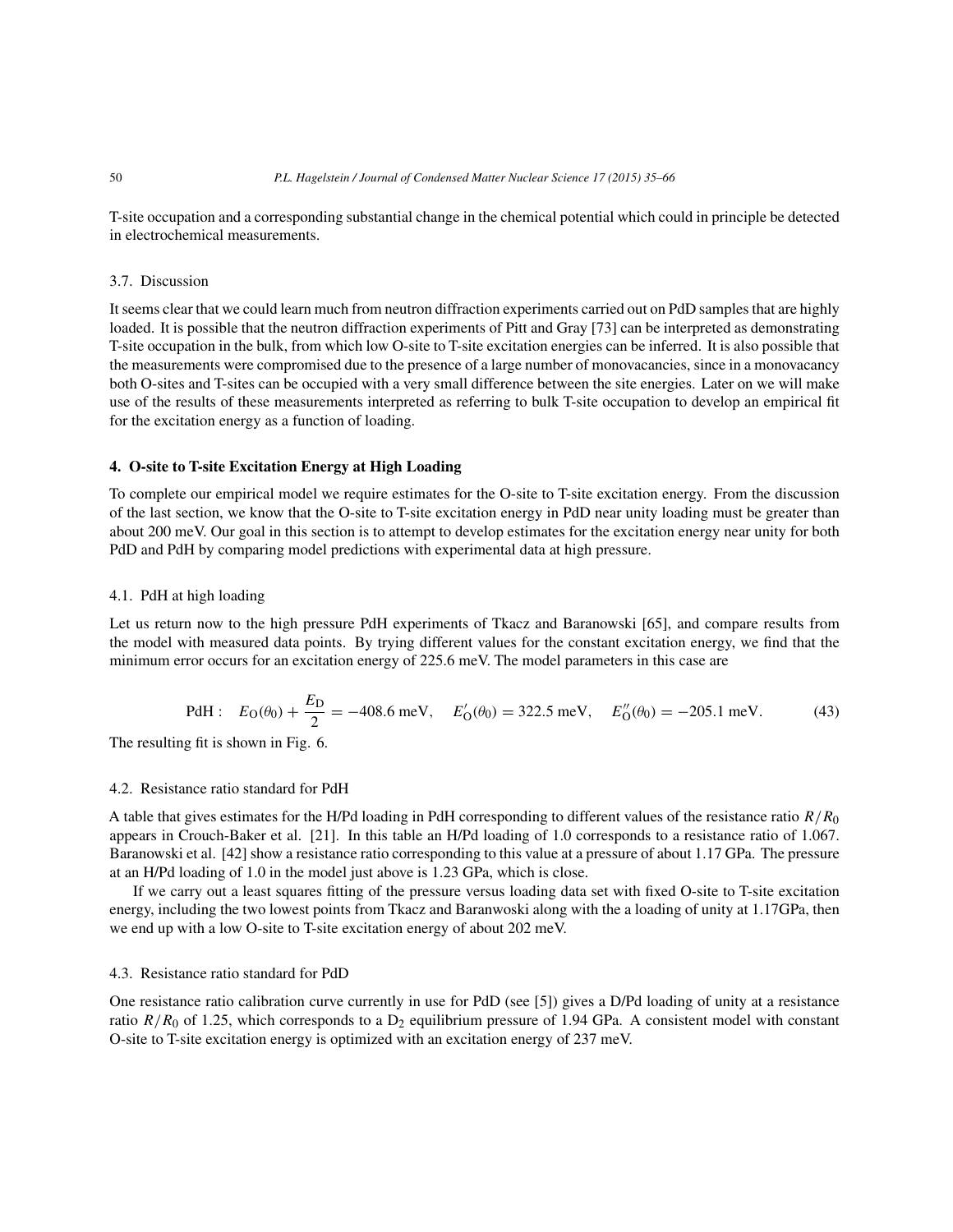

Figure 6. Least squares fit assuming an O-site to T-site excitation energy of 225.6 meV (independent of loading) to selected pressure as a function of loading points for PdH at 300 K as a function of loading; points used for the fit (red circles); least squares fit (blue line).

# 4.4. Resistance ratio versus fugacity for PdD at high loading

High pressure experiments with PdD were reported by Baranowski et al. [42] in which the applied  $D_2$  reached as high as 3.1 GPa. Unfortunately the loading was not measured in these experiments, so we do not have a data set that we can compare directly with the model. However, it was noted in this paper that a noticeable break in the resistance ratio occurred at  $\log_{10} f$  was about 9.3 (with fugacity assumed to be in atmospheres), which corresponds to a pressure of about 2 GPa.

We have used the model to compute  $\theta$  as a function of the fugacity in order to see what O-site to T-site excitation energy might be relevant. Model results in the case of constant O-site to T-site excitation energy are shown in Fig. 7. We see that we can arrange for an intercept near  $log_{10}f = 9.3$  for an excitation energy of about 225 meV.

It may be that the determination of the resistance ratio curve involved an interpretation of the change of slope of the resistance ratio curve versus  $\log_{10} f$  as defining where a D/Pd loading of unity occurs. In principle the argument here is basically the same, except that the model under discussion results in a shift in pressure. If we assume that the change in slope of the deuterium occupation fraction as a function of  $\log_{10} f$  is correlated to the change in the slope of the resistance ratio as a function of  $\log_{10} f$ , then we conclude that  $\theta = 1$  occurs closer to a pressure of 1.87 GPa at a resistance ratio  $R/R<sub>0</sub>$  near 1.28.

#### 4.5. Zero-point energy considerations

We often think of PdH and PdD as being very similar other than due to differences attributable to the zero-point energy. Consequently, we might expect the O-site to T-site excitation energy in PdH to be larger than the excitation energy in PdD by the zero-point energy difference. For this discussion, we make use of the calculations of Ke and Kramer [63] for which the difference in zero-point energies for the O-site is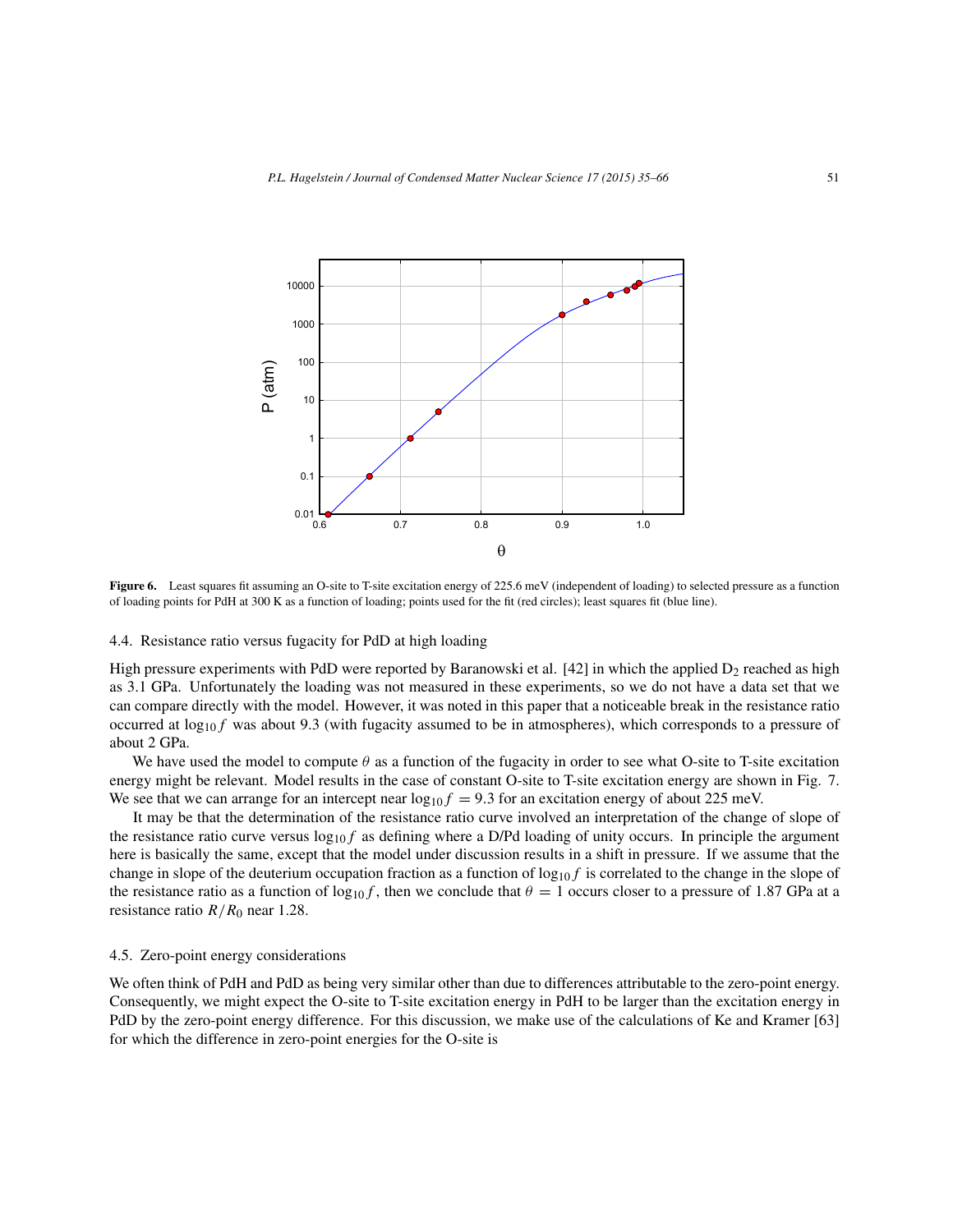

**Figure 7.** D/Pd ratio θ as a function of fugacity for simple models with constant O-site to T-site energies of 180, 190, ..., 250 meV (blue lines); line with matched slope and intercept at  $\log_{10} f = 9.3$ (red).

$$
\Delta E_{\rm O}(\text{H-D}) = 98.4 - 67.4 = 31.0 \text{ meV}.
$$
\n(44)

The corresponding difference in the zero-point energies for the T-site is

$$
\Delta E_{\rm T}(\text{H-D}) = 180.6 - 128.4 = 52.2 \text{ meV}.
$$
\n(45)

From this we would conclude that the O-site to T-site excitation energy in PdH should be larger than in PdD by 21.2 meV near  $\theta = 0$ . We note that in the analysis of  $\alpha$ -phase solubility data in [52] we obtained a smaller difference (about 1 meV). From the analysis in this section we would conclude that the O-site to T-site excitation energies are practically the same for PdH and PdD.

At high loading near  $\theta = 1$  we might expect that the lattice expansion would result in a lower local zero-point energy. However, in this case the notion of a local zero-point energy is problematic as we would expect fully developed phonon dispersion relations; in this case the zero-point energy would need to be computed by summing over all of the vibrational modes. The lattice expansion is greater for PdH than for PdD, so there is the possibility that the zero-point contribution is reduced for PdH relative to PdD.

# 4.6. X-ray and  $R/R_0$  data of Knies et al.

Electrochemical experiments with PdD and PdH were reported by Knies et al. [29] in which high loadings were achieved, where the (bulk) resistance ratio was measured, and where the (surface) lattice constant was measured. In principle this kind of measurement would be extremely useful in sorting out solubility issues at very high loading, and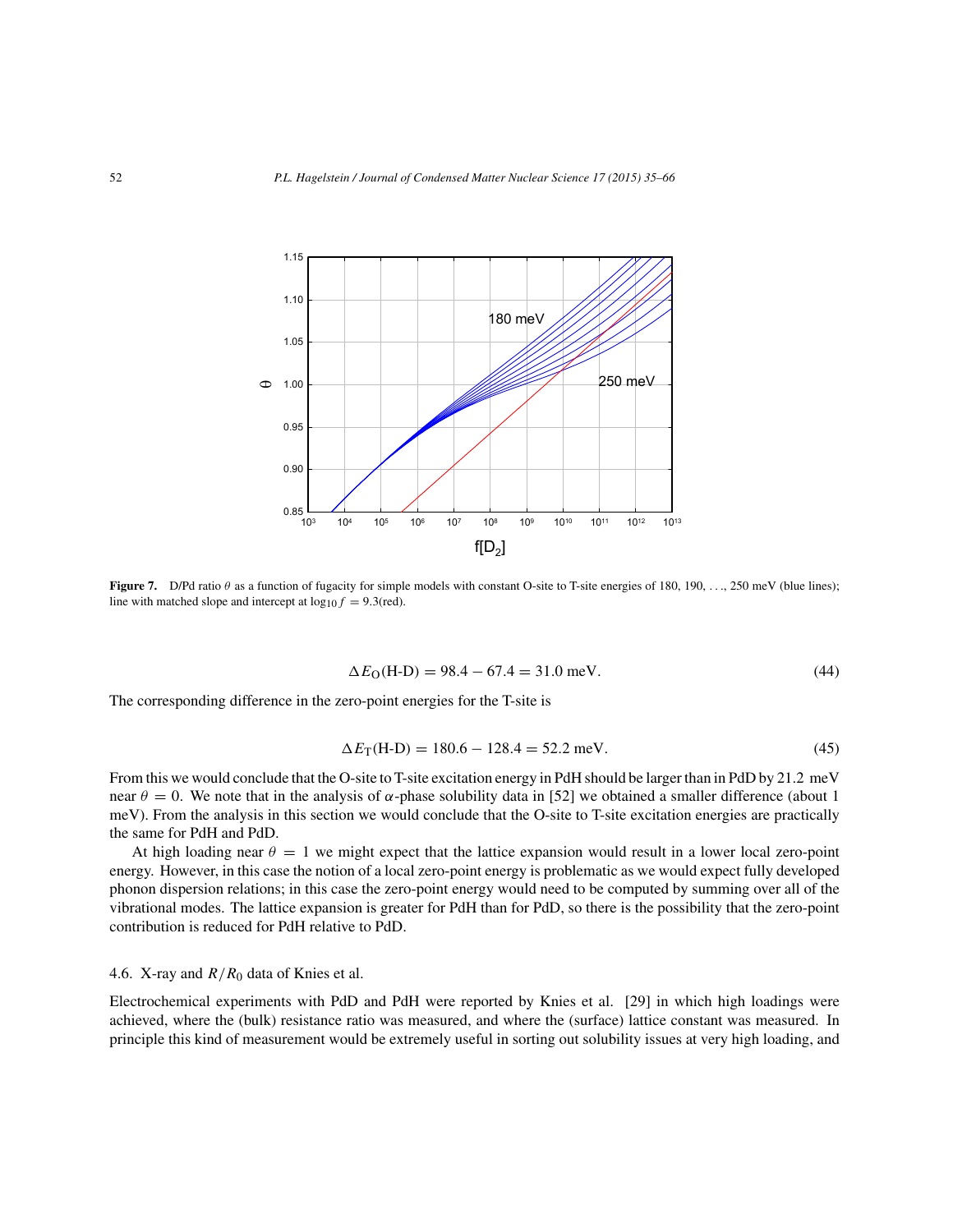providing data with which to compare against modeling. Probably it is useful here to consider the experiment in light of the discussion above in this Section.

For the PdD B2 experiment, the resistance ratio of 1.61 was obtained, interpreted as a bulk loading of 0.95; and a surface lattice constant of 4.09 Å was measured, and interpreted as a surface loading of 0.977. If we take a resistance ratio as corresponding to an equilibrium pressure of about 0.81 GPa, then the model with constant excitation energy would give a bulk loading of 0.939, compatible with the interpretation of Knies et al.

To determine a D/Pd loading consistent with a lattice constant of 4.09  $\AA$  it would be useful to have appropriate calibration data available. For example, Schirber and Morosin [82] have reported a systematic set of measurements at 77 K, showing that the lattice constant is very nearly linear in the loading. No equivalent study has been reported near room temperature. If we developed similar linear calibrations based on Yamamoto et al. [26], or perhaps on Felici et al. [27], we would probably conclude that the surface loading was lower than 0.977. On the other hand, a systematic study in the case of  $PdH<sub>x</sub>$  was reported by Balbaa et al. [83], and based on these measurements we would probably conclude that a lattice constant of 4.09 Å corresponds to a D/Pd loading near unity. One conclusion that we might draw from this is that it would be very useful if a systematic calibration of D/Pd loading versus lattice constant could be established at room temperature.

For PdH, a resistance ratio as low as 1.28 appears at the largest lattice constants. The associated equilibrium pressure from [42] looks to be about about 0.67 GPa. This corresponds to a loading in a model with constant excitation energy of about 0.959, which is compantible with the 0.97 interpreted reported by Knies et al. [29].

# 4.7. Discussion

In this section we have taken the O-site to T-site excitation energy to be constant with loading  $\theta$ , which allows us to develop estimates independently for PdH and for PdD. From the high pressure loading data of Tkacz and Baranowski we infer an excitation energy of 225.6 meV; from the resistance ratio as a function of fugacity data of Ref. [42] we estimate an excitation energy of 225 meV. We might have expected the PdH excitation energy might be larger than the PdD excitation energy based on estimates for the zero-point energy. However, the analysis of this section leads to the conclusion that the two excitation energies are essentially the same, analogous to what was found in our analysis of the  $\alpha$ -phase solubility; this is a result which in retrospect seems very plausible.

Altogether this leads to a matched set of models for PdH and PdD which we can summarize through the model parameters

PdH: 
$$
E_O(\theta_0) + \frac{E_D}{2} = -384.5 \text{ meV}, \quad E'_O(\theta_0) = 289.3 \text{ meV},
$$
  
 $E''_O(\theta_0) = -139.6 \text{ meV}, \quad \Delta E = 225.6 \text{ meV},$  (46)

PdD: 
$$
E_O(\theta_0) + \frac{E_D}{2} = -373.3 \text{ meV}, \quad E'_O(\theta_0) = 289.3 \text{ meV},
$$
  
 $E''_O(\theta_0) = -139.6 \text{ meV}, \quad \Delta E = 225 \text{ meV}.$  (47)

Results for pressure as a function of loading  $\theta$  are shown in Fig. 8. We note that the O-site energies from this model are significantly lower than the incremental enthalpy  $\Delta H$  one can find in the literature, which is about 240 meV [84]. This can be understood from the differential relation between the chemical potential and the O-site and T-site energies; here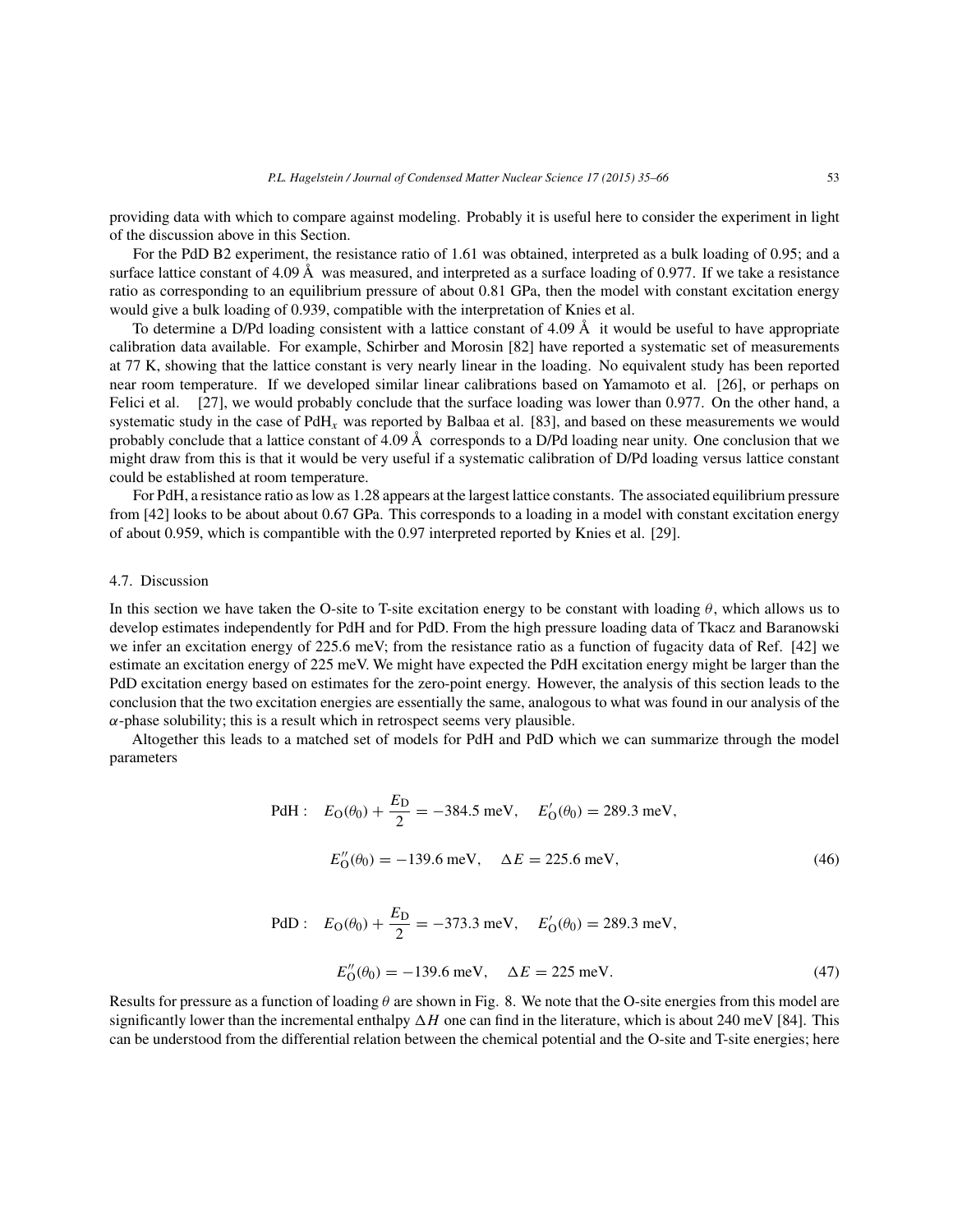

**Figure 8.** Model pressure as a function of loading θ at 300 K; PdH (red line); low pressure empirical model of Baranowski et al. [42] for PdH (dark red dotted line); PdD (blue line); low pressure empirical model of Baranowski et al. [42] for PdD (dark blue dotted line).

we have used a boundary condition at  $\theta = 0.6$  instead of a boundary condition at  $\theta = 0$ . Hence the solutions for the O-site and T-site energies can be different (due to the different boundary conditions) for the same chemical potential.

In principle the established resistance ratio calibrations from the literature can be used to provide estimates for the O-site to T-site excitation energies assuming a constant excitation energy. The energies estimated in this way are 202 meV for PdH and 237 meV for PdD. Since we are expecting the excitation energies for the two cases to be close, this suggests that the different calibrations are not consistent. The resulting excitation energy estimates are nevertheless helpful in this case, as they are in the same range as estimates from other measurements.

# **5. O-site to T-site Excitation Energy as a Function of** θ

We are interested in the specification of a model for the O-site to T-site excitation energy as a function of loading at 300 K.We have data from neutron diffraction experiments which are relevant, and which we will make use of. However, there also appears discussion in the literature on the possible impact of the T-site on diffusion which is also of interest.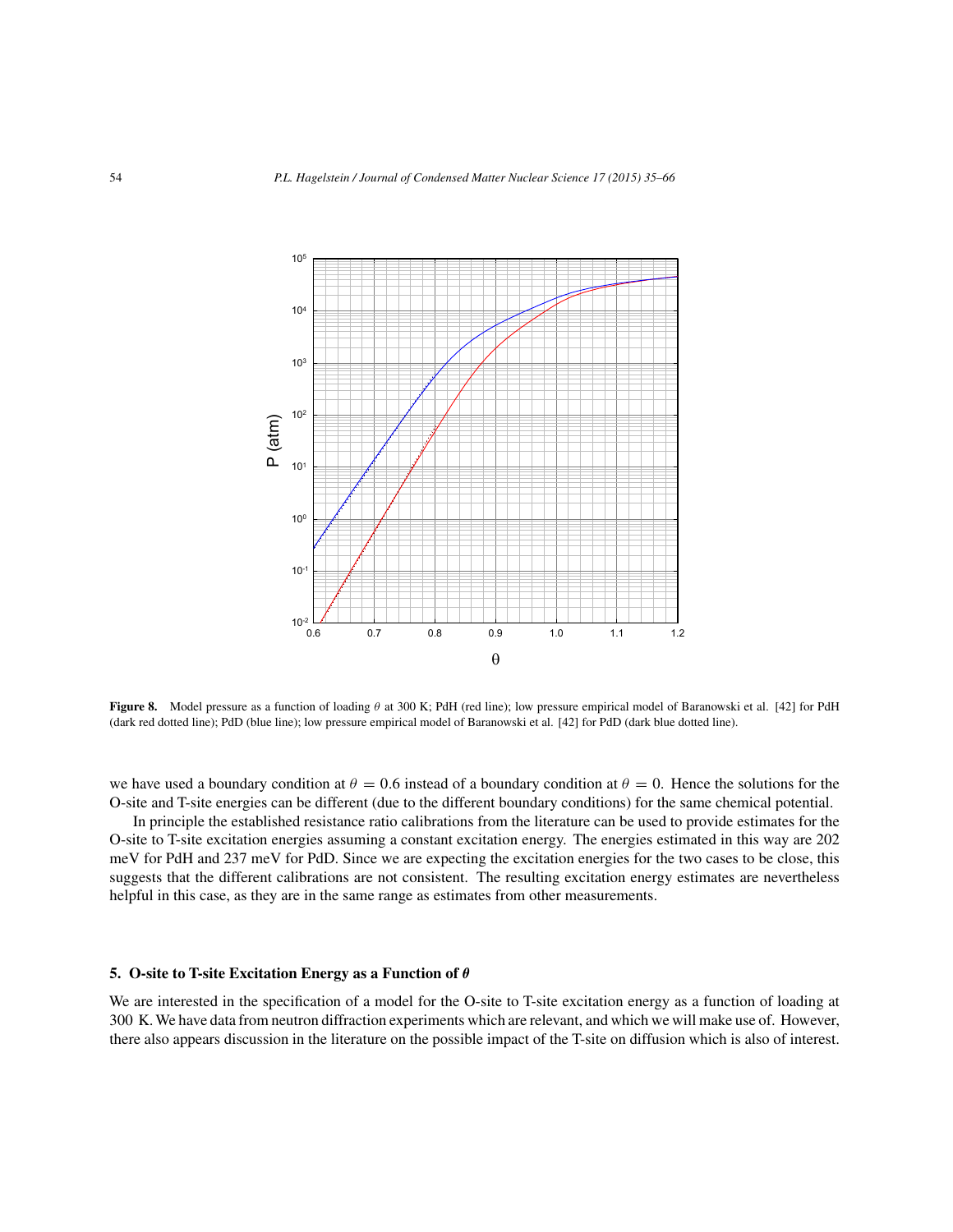## 5.1. Diffusion coefficient anomaly and the Sicking conjecture

We consider the diffusion coefficient anomaly, where the diffusion coefficient of D in PdD at low loading is greater than the diffusion coefficient of H in PdH at low loading. For example, consider the α-phase diffusion coefficient parameterizations given in Fukai's book [35]; if we evaluate them for PdH and PdD at  $T = 300$  K, we obtain

$$
D_{\rm H}(300\,\mathrm{K}) = 3.97 \times 10^{-7} \,\mathrm{cm}^2/\mathrm{s},\tag{48}
$$

$$
D_{\rm D}(300 \text{ K}) = 5.89 \times 10^{-7} \text{ cm}^2/\text{s}.\tag{49}
$$

The issue here is that the diffusion coefficient for deuterium is higher than the diffusion coefficient for hydrogen, where we might expect that the diffusion coefficient for hydrogen should be larger since hydrogen is lighter.

A resolution to this anomaly has been proposed by Sicking [85,86]. The basic idea is that the zero-point energy of the tetrahedral site is larger for PdH than for PdD, so that H might not be bound at the T-site, or perhaps the T-site is bound but leaks via tunneling. In either case, the contribution of O–T–O transitions to the diffusion coefficient might be reduced in PdH relative to PdD; this is a candidate explanation for the anomaly in the diffusion coefficient. Ke and Kramer [63] have modeled diffusion taking this into account, and find a larger diffusion coefficient for deuterium than for hydrogen (the model for deuterium in this case matches experiment, although the agreement with experiment is only qualitative in the case of hydrogen).

# 5.2. Implication for the O-site to T-site excitation energy

Our interest in this issue comes from the implication it has for the O-site to T-site excitation energy. For example, imagine the simplest scenario in which hydrogen in the T-site in  $\alpha$ -phase PdH is not bound, and D in  $\alpha$ -phase PdD is bound. The experimental activation energies are given by Sicking [86] to be 230 meV for α-phase PdH and 206 meV for  $\alpha$ -phase PdD. Leisure et al. [87] give the barrier energies to be 232 meV for PdH<sub>0.67</sub> and 219 meV for PdD<sub>0.67</sub>. The barrier energies in the two cases in the model of Ke and Kramer [63] are 204 meV for PdH $_{0.25}$  and 185 meV for  $PdD<sub>0.25</sub>$  (which result in theoretical activation energies close to experiment). In this scenario then we might conclude that the O-site to T-site excitation energy at low loading in PdH is above 204 meV, and the O-site to T-site excitation energy in PdD is below 185 meV.

Of course, such an argument is too simplistic, since we would want the deuterium atom to be bound and not leak in the T-site well for PdD, so we would prefer that its energy be well below 185 meV. This would suggest that we should be satisfied if the hydrogen in PdH leaks rapidly out of the T-site well in PdH. However, in either case we see that if we accept Sicking's conjecture, it implies various constraints on the O-site to T-site excitation energies.

## 5.3. Quasi-elastic neutron scattering and NMR experiments

We can make some progress on this by considering experimental results on quasi-elastic neutron scattering experiments, which can give information about the diffusion mechanism. For example, based on Sicking's conjecture, we might expect not to see evidence for O–T–O transitions in PdH if the T-site either is unbound or leaks; and we might expect to see evidence for O–T–O transitions in PdD if the T-site is bound and does not leak in PdD. In an early quasi-elastic neutron scattering experiment with β-phase PdH by Beg and Ross [88] the data was interpreted as being consistent with O–T–O diffusion processes, which would argue against the Sicking conjecture. However, a subsequent quasi-elastic neutron scattering experiment reported by Nelin and Sköld [89] gave a different result; in this case more accurate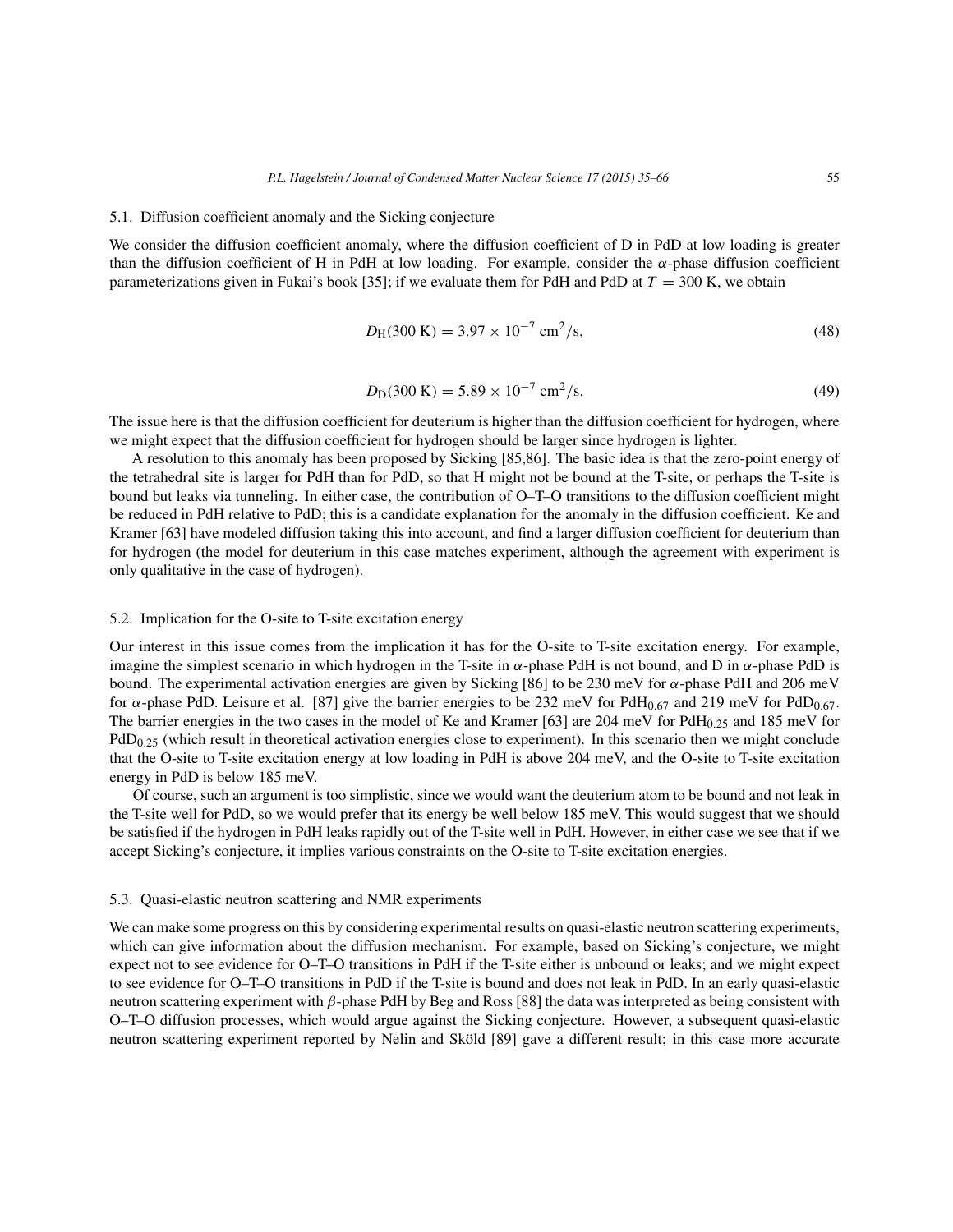measurements could be fit to models for O–O transitions, and not by O–T–O transitions. A similar conclusion was drawn based on NMR measurements [90–92].

The experimental results for PdH then are consistent with the Sicking conjecture. What we need next are analogous measurements for the O–T–O and O–O jump mechanisms in PdD. One would imagine that it should be possible to confirm the conjecture from a quasi-elastic neutron scattering or from NMR measurements, which are sensitive to the O–T–O diffusion mechanism. Unfortunately, we have as yet not been able to find reports of such measurements; consequently we do not know from experiment whether the T-site in  $PdD<sub>x</sub>$  participates in deuterium diffusion.

## 5.4. Theoretical diffusion models based on the O–T–O mechanism

Quite a few theoretical treatments of the problem of diffusion have appeared in the literature. Computations of diffusion coefficients based on an O–T–O mechanism appear widely [39,67,68,70,94]. The situation in this case is perplexing. Quasi-elastic neutron scattering and NMR experiments appear to rule out the O–T–O mechanism in PdH, yet most modern treatments of the theoretical problem are based on the O–T–O mechanism.

One exception to this is an important recent paper by Yoshinari [95]. In this work a three-dimensional potential was developed from density functional calculations based on the VASP code, and numerical solutions for the eigenfunctions were obtained. Differences between diffusion in PdH and PdD in this calculation are attributed to the details of the excited state structure. The T-site ground state energy for H in Pd in this model is 240.9 meV, leading to an excitation energy of 156.2 meV.

## 5.5. O-site to T-site excitation energy for different  $\theta$

There does not seem to be an unambiguous conclusion from theoretical and experimental results on diffusion so far. The accuracy of the theoretical calculations is impressive, but not yet at the level we are interested in. The experimental results so far do not shed light on the excitation energy, except perhaps in providing an upper limit.

In the discussion above we were able to obtain estimates for the O-site to T-site excitation energy at different D/Pd loadings from the neutron diffraction experiments of Pitt and Gray [73]. Now that we have an estimate for the excitation energy at  $\theta = 1$  from the high pressure experiments of Baranowski et al. [42], it seems reasonable to ask whether the different excitation energies might be consistent. The different results are shown together in Fig. 9, along with an empirical fit given by

$$
\Delta E(\theta) = \frac{\alpha_0 + \alpha_1 \theta}{1 + \beta_1 \theta} \tag{50}
$$

with

$$
\alpha_0 = 100.676 \text{ meV}, \quad \alpha_1 = 824.259 \text{ meV},
$$

$$
\beta_1 = 3.1108.\t(51)
$$

Our conclusion from this discussion is that there appears to be consistency between the O-site to T-site excitation energies from the different sources. Although arising from completely different experiments, the excitation energies from the neutron diffraction data and from the high pressure data seem compatible. This would also be the case if the values from the neutron diffraction experiment were under-estimated by 10–20 meV due to interference from monovacancy occupation. The excitation energy from the analysis of the  $\alpha$ -phase region was fine tuned to agree with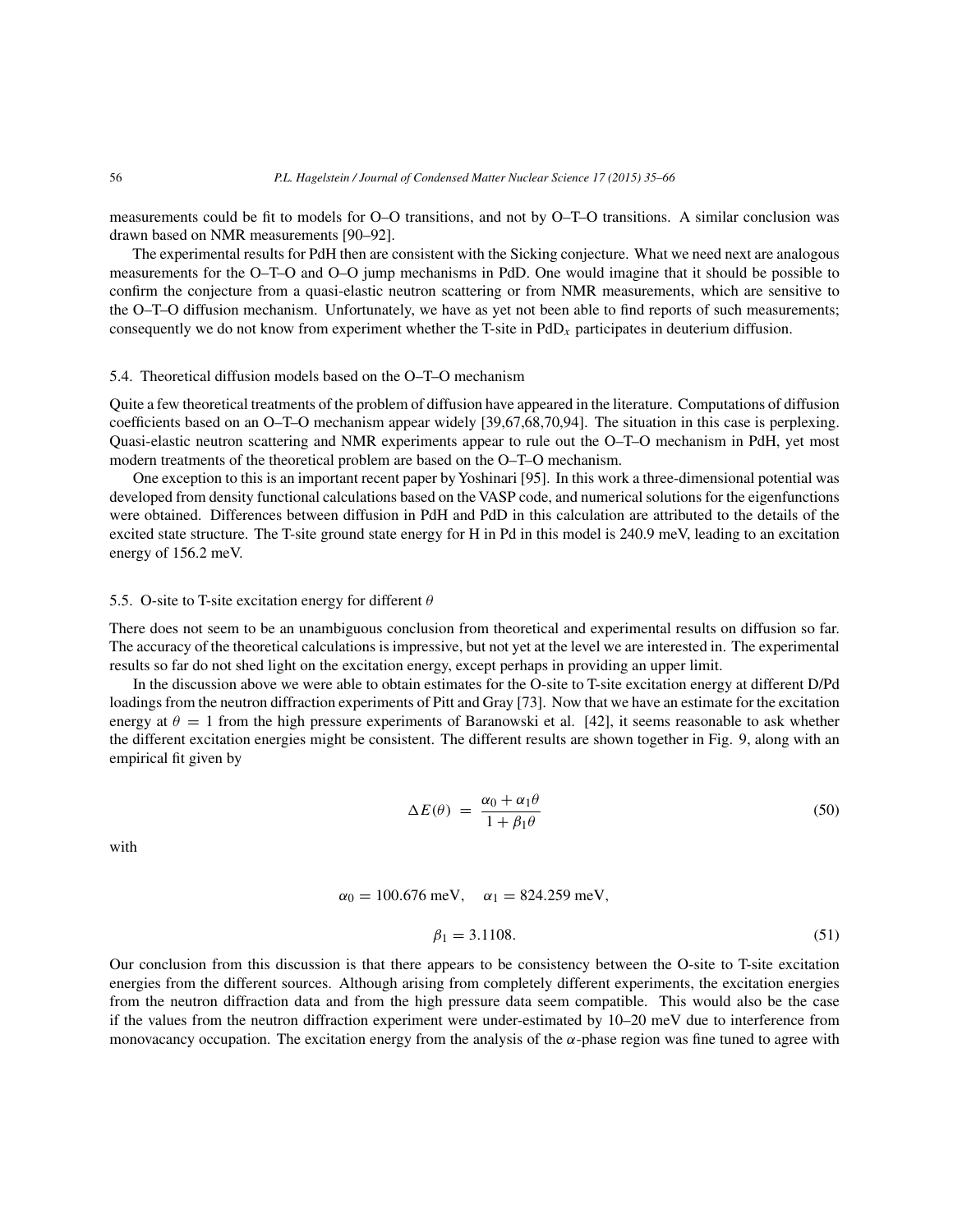

Figure 9. O-site to T-site excitation energy as a function of loading; inferred from data of Pitt and Gray [73] (green triangles); estimated from high pressure loading data of Baranowski et al. [42] (blue square); excitation energy from  $\alpha$ -phase PdD<sub>x</sub> analysis of Hagelstein (2015) (red circle); empirical fit (dark blue line).

the neutron diffraction data; however, had this not been done we would have ended up with an excitation energy not very different which would be compatible as an independent measurement.

In the case of PdH the excitation energy at  $\theta = 0$  was estimated to be 106.5 meV at  $\theta = 0$  [[52]], and 226 meV at  $\theta = 1$ . In both cases the excitation energy is larger by about 1 meV; so we have taken  $\Delta E(\theta)$  to be larger by 1 meV in this case.

# 5.6. Site energy models with  $\theta$ -dependent excitation energy

It is possible to optimize the O-site energy model for PdH as before, but now with the  $\theta$ -dependent excitation energy model discussed above. A good fit is obtained with the parameters

PdH: 
$$
E_O(\theta_0) + \frac{E_D}{2} = -409.2 \text{ meV}, \quad E'_O(\theta_0) = 328.6 \text{ meV},
$$
  
 $E''_O(\theta_0) = -215.5 \text{ meV}.$  (52)

The corresponding fit for PdD is then

PdD: 
$$
E_O(\theta_0) + \frac{E_D}{2} = -399.1 \text{ meV}, \quad E'_O(\theta_0) = 328.6 \text{ meV},
$$
  
 $E''_O(\theta_0) = -215.5 \text{ meV}.$  (53)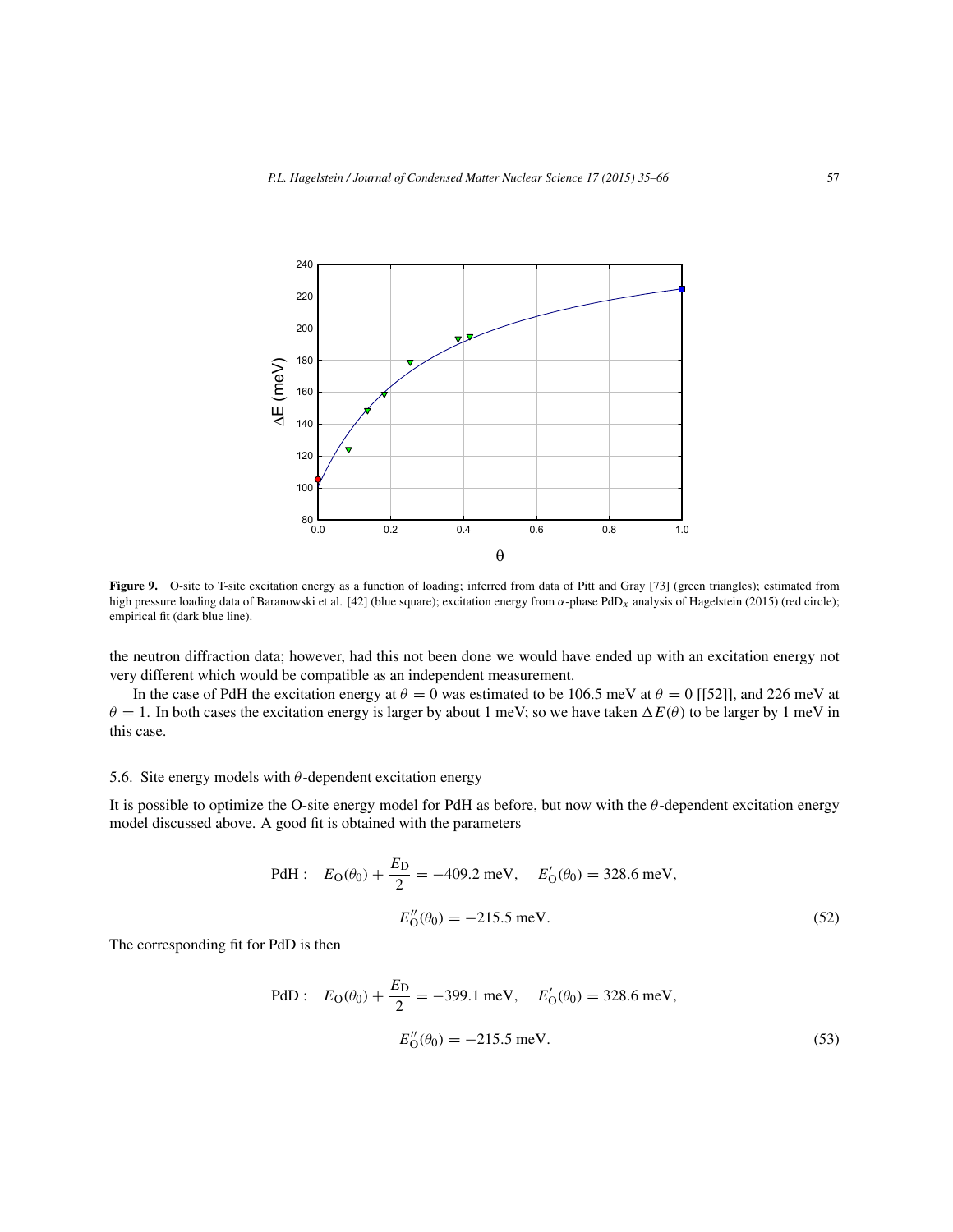These empirical fitting parameters are a bit different from those found above in the case where the excitation energy is taken to be constant with loading. The associated pressure versus loading curves are shown in Fig. 10. The O-site and T-site fractions  $\theta_{\rm O}$  and  $\theta_{\rm T}$  are shown in Fig. 11.

# 5.7. Discussion

Although the O-site to T-site excitation energy has been much studied over many years, there is little agreement in the literature how big the excitation energy should be. There is an anomaly in the diffusion coefficient in which the value for deuterium in palladium is larger than the value for hydrogen in palladium, which has provided the motivation for the conjecture of Sicking which would have important implications for the O-site to T-site excitation energy if true. Experimental results for quasi-elastic neutron scattering and NMR appear to rule out the O–T–O mechanism in PdH, consistent with the Sicking conjecture, but also consistent with an O-site to T-site excitation energy greater than the activation energy. Since at present we lack quasi-elastic neutron scattering results and NMR results clarifying the diffusion mechanism in PdD, there is no resolution of the problem from experiment. The recent theoretical models that focus on a mechanism presumably ruled out is perplexing.

Nevertheless, there appears to be consistency in the excitation energy developed from the analysis of neutron



**Figure 10.** Model pressure as a function of loading θ at 300 K; PdH (red line); low pressure empirical model of Baranowski et al. [42] for PdH (dark red dotted line); PdD (blue line); low pressure empirical model of Baranowski et al. [42] for PdD (dark blue dotted line).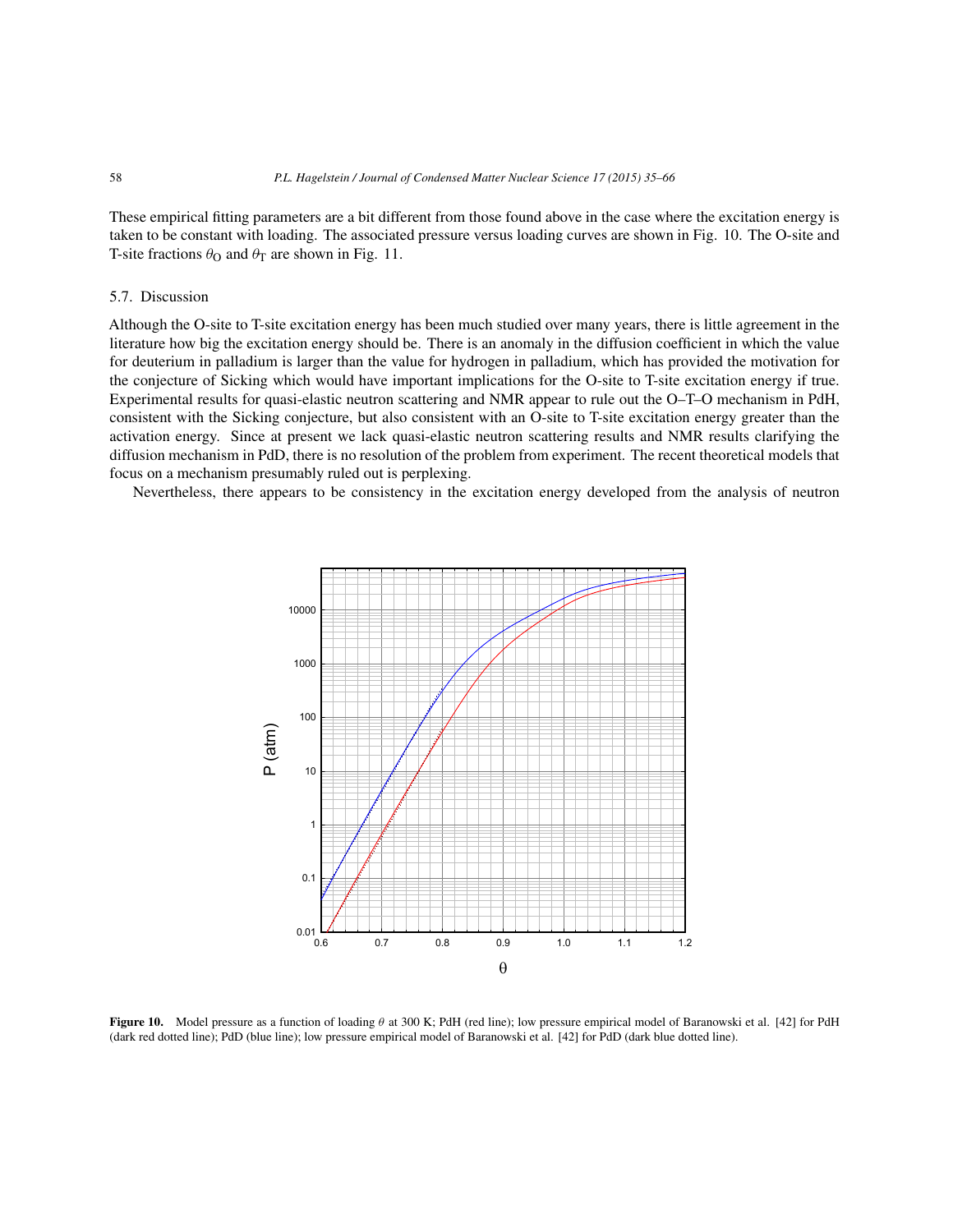diffraction data, high pressure loading data, and from α-phase solubility data. We note that the neutron diffraction experiments are done at elevated temperature, and the high pressure measurements are done at room temperature. We took as an ansatz that the excitation energy did not vary with temperature in the analysis of the α-phase solubility data, and we were able to obtain good results. Implicit in the argument in this section is the assumption that the excitation energy is not a strong function of temperature for different loadings.

# **6. Possibility of new electrochemical measurements**

In recent years researchers have learned how to achieve very high D/Pd loading near unity reproducibly, which constitutes an advance in electrochemistry, and potentially allows new experiments to be done which were not possible previously. We have wondered what experiments might be possible with this new capability, specifically in connection with the issues under discussion in the sections above. Here we speculate about the possibility of extending electrochemical measurements of the derivative of the chemical potential with loading, and of the Frumkin adsorption isotherm parameter, to higher loading than normally done in the hope of obtaining new information about the O-site to T-site excitation energy and solubility.

In Fig. 12 we show model results for the chemical potential as a function loading for both PdH and PdD. For many decades it has been taken as given that the hydrogen and deuterium chemical potential is linear in the loading above the miscibility gap. The chemical potential that results from the models under consideration in this paper are weakly nonlinear above the miscibility gap, and show a weak step near  $\theta = 1$ .

The corresponding slopes are plotted in Fig. 13. We see a weak nonlinearity in the slope above the miscibility gap from the models, and a peak near  $\theta = 1$ . This result is interesting, since the slope of the chemical potential is experimentally accessible. For example, we recall the measurement of the derivative of the enthalpy for PdD given in



**Figure 11.** O-site fraction for PdH (upper dark red line, under upper dark blue line) as a function of θ; T-site fraction for PdH (lower red line); O-site fraction for PdD (upper dark blue line); T-site fraction for PdD (lower blue line).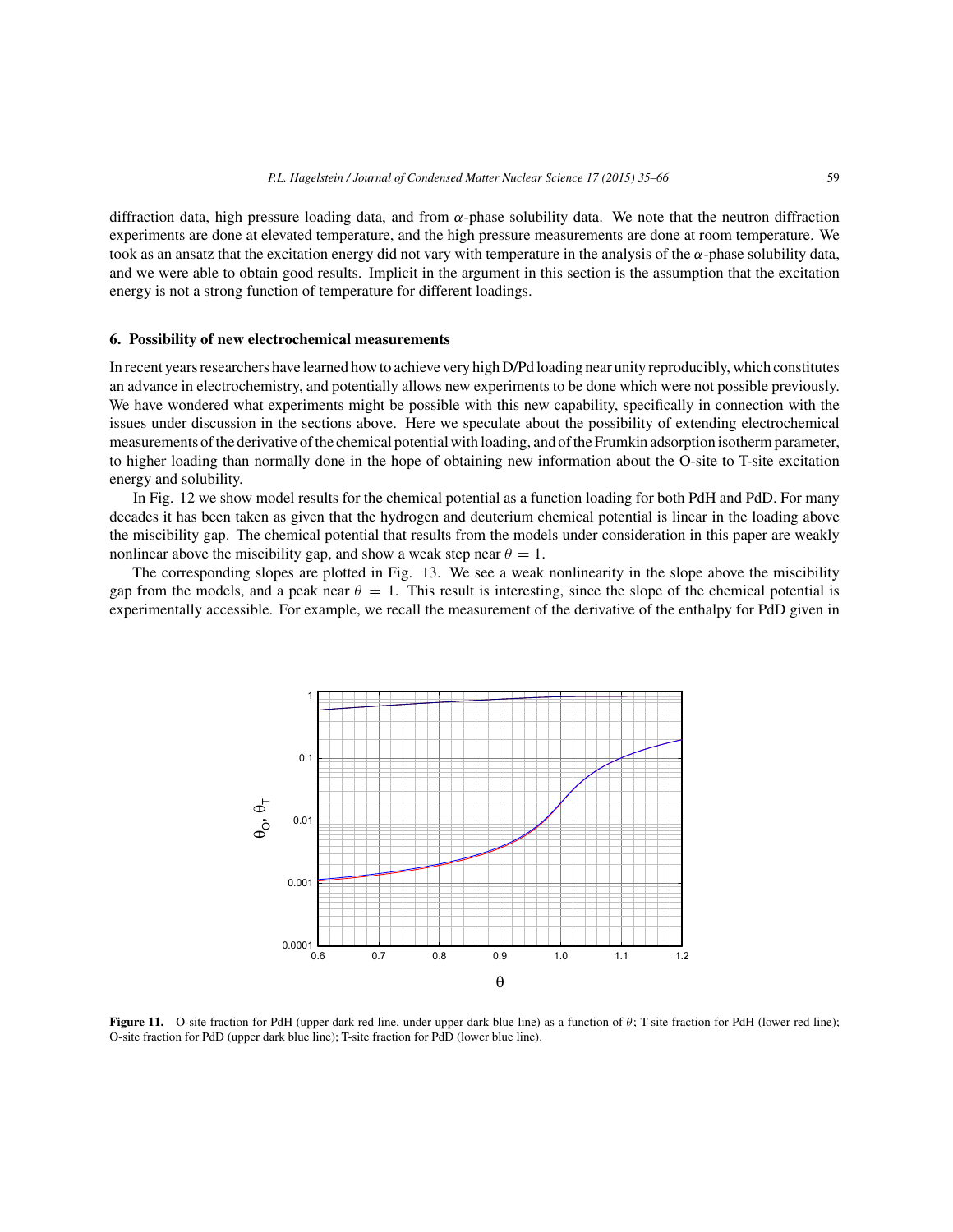Chun and Ra [97] which led to an estimate for the derivative of the chemical potential

$$
\frac{d\mu_H}{d\theta} = 514 \text{ meV}.
$$
 (54)

The lowest value for  $d\mu_D/d\theta$  in the  $\beta$  phase in the PdD model is 576 meV. The Frumkin adsorption isotherm parameter  $u$  is related to this derivative according to

$$
u = \frac{1}{k_{\rm B}T} \frac{\mathrm{d}\mu_{\rm H}}{\mathrm{d}\theta} = 22.3. \tag{55}
$$

The slope measured in [97] corresponds to  $u = 19.9$ .

Of interest in this discussion is that we have the possibility of learning something about the O-site to T-site excitation energy from electrochemical measurements of the slope of the chemical potential. The presence of a maximum in the slope close to  $\theta = 1$  potentially gives us a way to determine where  $\theta = 1$  is experimentally, and the value of the slope at the maximum places a strong constraint on the O-site to T-site excitation energy.

# **7. Summary and Conclusions**

We have studied new empirical models for PdH and PdD for the O-site energy, and for the O-site to T-site excitation energy, in order to compare against a variety of experimental data. It must be emphasized that at this point we have no unambiguous experimental clarification that tetrahedral sites are occupied at high loading. Strictly speaking our model applies to loading to arbitrary excited state sites as long as there are two per Pd atom (and we would obtain very similar results if there were a different number of such excited state sites per Pd atom).



**Figure 12.** Model chemical potentials for PdH and PdD as a function of loading θ at 300 K with θ-dependent excitation energy.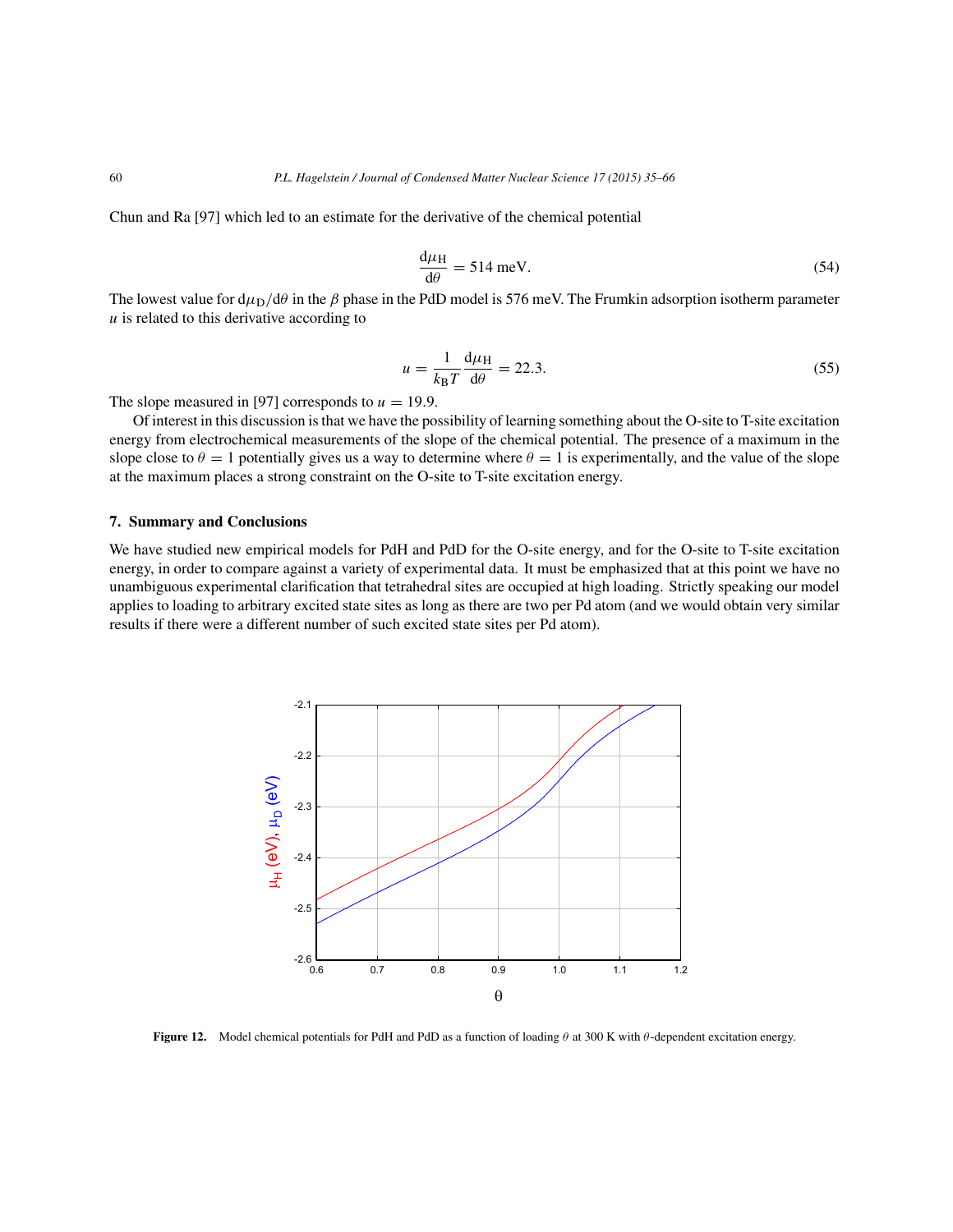

**Figure 13.** Slope of the model chemical potentials of Fig. 12 as a function of loading  $\theta$  at 300 K.

A key issue in the construction of any empirical model is to have sufficient degrees of freedom to capture the essential features of the data of interest, and then to find sufficient experimental data so that constraints can be found for all of the different degrees of freedom. Here we were able to work with an O-site energy model taken to be quadratic in the total loading  $\theta$ , and an O-site to T-site excitation energy taken to be constant or fit to available data. We introduced supplementary constraints which presume that PdH and PdD differ primarily through constant offset energies, which reduced the number of free parameters. The issue is that we have good solubility data at relatively high loading for PdH, but not for PdD. By taking the approach that we have, we are able to make use of the data for the hydride and use it to inform our model for the deuteride.

There are a number of implications of the results we obtained. For an H/Pd loading of 1 the model equilibrium pressure is 1.21 GPa, and based on the high pressure experiments of Baranowski et al. [42] this corresponds to a resistance ratio of 1.055. The corresponding value given in Crouch-Baker et al. [21] is 1.067, which is a bit higher. For a D/Pd loading of 1 the model equilibrium pressure is 1.68 GPa, which corresponds to a resistance ratio of about 1.30, which is higher than the 1.24 value corresponding to the calibration of McKubre et al. [5]. In this case the current PdH calibration slightly overestimates the loading, and the PdD calibration underestimates the loading, leading to the conclusion that the two systems are more alike than would be concluded from the standard resistance calibrations.

It is clear from this study that more experimental measurements are needed to clarify what happens at high loading, and to be sure of the assumptions and interpretations of the model. As mentioned above, it has not been unambiguously settled by experiment where hydrogen or deuterium goes once the octahedral sites are filled. If the slope of the chemical potential could be determined as a function of loading in new electrochemical experiments at very high loading, this would provide data which could be used to check for consistency with the new model, and which would provide us with an independent check on the O-site to T-site excitation energy. Additional quasi-elastic neutron diffraction experiments with  $PdD<sub>x</sub>$  have the potential to provide direct measurements of T-site occupation, which could settle the issue. Quasi-elastic neutron scattering or NMR experiments on PdD have the potential to determine whether diffusion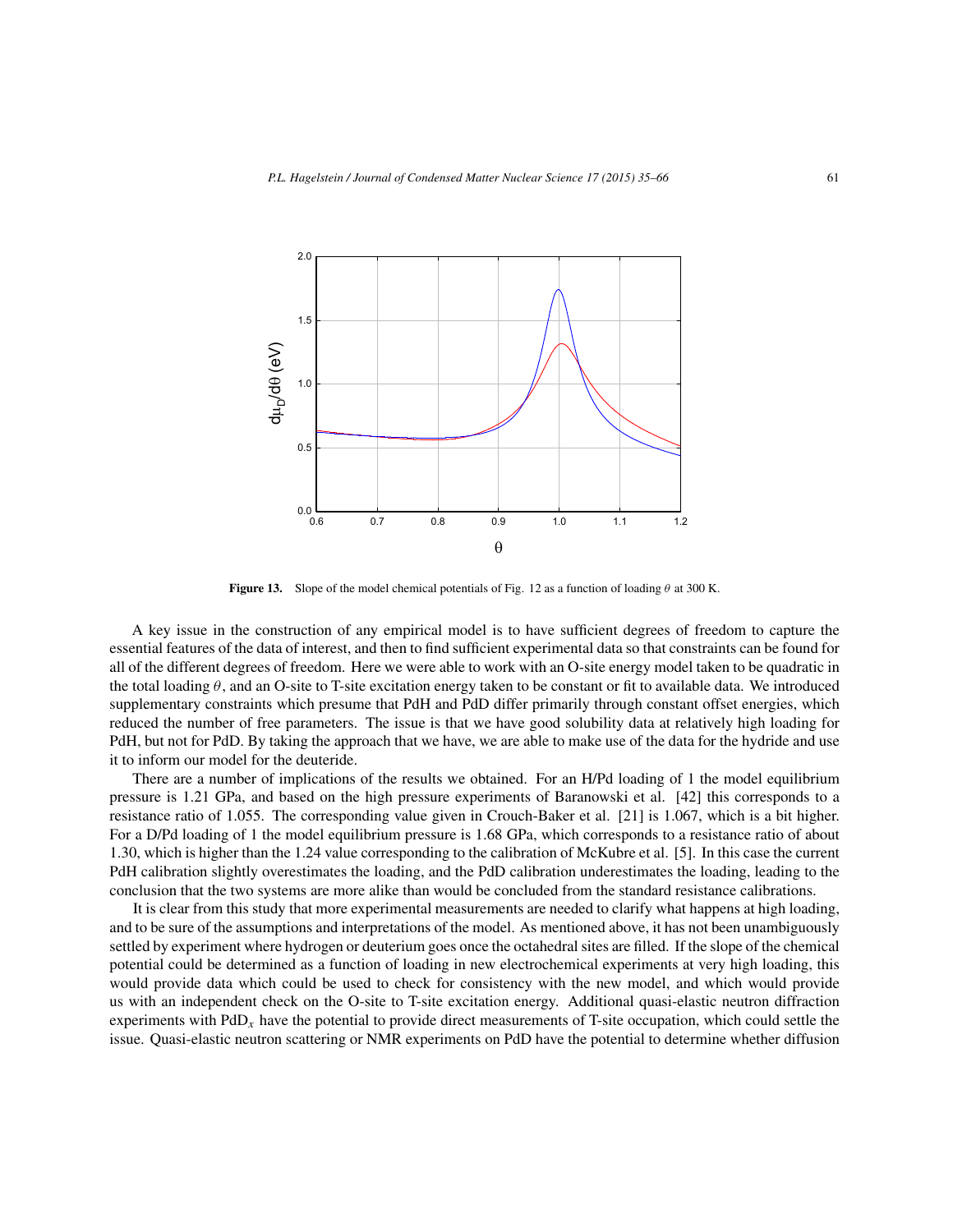in PdD occurs via an O–T–O mechanism, in contrast to PdH where the O–T–O mechanism appears to have been ruled out. Although not discussed in the text, solid state NMR experiments on PdH and PdD samples loaded above unity may help determine the site occupation of interstitials not in O-sites.

This kind of model is very powerful and can be very helpful in understanding experimental observations. We were able to develop reasonably precise estimates for the model parameters based on our interpretation of different experimental data. The value for the O-site to T-site excitation energy in PdD depends on our interpretation of resistance ratio data as a function of  $log_{10}$  fugacity in the experiments of Baranowski et al. [42]. It would be important to confirm (or else disprove) this interpretation in order to understand the resulting model better. It would also be useful to develop an equivalent plot for PdH for a similar assessment. We have relied heavily on the PdH loading measurements of Tkacz and Baranowski [65]; it would be useful to develop an equivalent data set for PdD.

Our focus has been on a model specific to 300 K. We have recently generalized our analysis to a set of isotherms at different temperatures that make up the phase diagram, with results that are compatible with the results presented in this work.

## **References**

- [1] M. Fleischmann, S. Pons and M. Hawkins, Electrochemically induced nuclear fusion of deuterium, *J. Electroanal Chem.* **201** (1989) 301; errata, **263** (1990) 187.
- [2] M. Fleischmann, S. Pons, M.W. Anderson, L.J. Li and M. Hawkins, Calorimetry of the palladium–deuterium–heavy water system, *J. Electroanal. Chem.* **287** (1990) 293.
- [3] P.L. Hagelstein, Bird's eye view of phonon models for excess heat in the Fleischmann–Pons experiment, *J. Cond. Mat. Nucl. Sci.* **6** 169 (2012).
- [4] P.L. Hagelstein and I.U. Chaudhary, Phonon models for anomalies in condensed matter nuclear science, *Current Sci.* **108** 507 (2015).
- [5] M.C.H. McKubre and F.L. Tanzella, Using resistivity to measure H/Pd and D/Pd loading: Method and significance, *Proc. ICCF12*, Yokohama, A Takahashi, K.-I. Ota and Y Iwamura (Eds.), World Scientific, Singapore, 2005, p. 392.
- [6] M.C.H. McKubre, F.L. Tanzella and V. Violante, What is needed in LENR/FPE studies?, *J. Cond. Mat. Nucl. Sci.* **8** (2012) 187.
- [7] M.C.H. McKubre, J. Bao, S. Crouch-Baker, P. Jayaweera,A. Sanjurjo and F. Tanzella, The palladium hydrogen system; Corrosion monitoring and energy production, it ECS Trans. **50** (2013) 357–365.
- [8] M.C.H. McKubre, S. Crouch-Baker, A.M. Riley and S.I. Smedley, Excess power observations in electrochemical studies of the D/Pd system; the influence of loading, *Proc. ICCF3*, Nagoya, 1992, Nagoya, H. Ikegami (Ed.), Universal Academy Press, Tokyo, 1993, p. 5.
- [9] M.C.H. McKubre, S. Crouch-Baker, R.C. Rocha-Filho, S.I. Smedley, F.L. Tanzella, T.O. Passell and J. Santucci, Isothermal flow calorimetric investigations of the D/Pd and H/Pd systems, *J. Electroanal. Chem.* **368** (1994) 55.
- [10] M.C.H. McKubre, S. Crouch-Baker, A.K. Hauser, S.I. Smedley, F.L. Tanzella, M.S. Williams and S.S. Wing, Concerning reproducibility of excess power production, *Proc. 5th Int. Conf. on Cold Fusion*, 1995, pp. 17–33.
- [11] T.A. Green and T.I. Quickenden, Electrolytic preparation of highly loaded deuterides of palladium, *J. Electroanaly. Chem.* **368** 121–131 (1994).
- [12] M.C.H. McKubre, S. Crouch-Baker, F.L. Tanzella, S.I. Smedley, M. Williams, S. Wing, M. Maly-Schreiber, R.C. Rocha-Filho, P.C. Searson, J.G. Pronko and D.A. Kohler, Development of advanced concepts for nuclear processes in deuterated metals, Electric Power Research Institute Report TR-104195, 1994.
- [13] F.L. Tanzella, S. Crouch-Baker, A. McKeown, M.C.H. McKubre, M. Williams and S. Wing, Parameters affecting the loading of hydrogen isotopes into palladium cathodes, *Proc. Sixth Int. Conf. on Cold Fusion, Progress in New Hydrogen Energy*, 1996, p. 171.
- [14] T. Senjuh, H. Kamimura, T. Uehara, M. Sumi, S. Miyasita, T. Sigemitsu and N. Asami, Experimental study of electrochemical deuterium loading of Pd cathodes in the LiOD/D2O system, *J. Alloys and Compounds* **253** (1997) 617–620.
- [15] N. Asami, T. Senjuh, T. Uehara, M. Sumi, H. Kamimura and S. Miyashita, Material behavior of highly deuterated palladium, *Proc. 7th Int. Conf. on Cold Fusion*, 1998, pp. 15–21.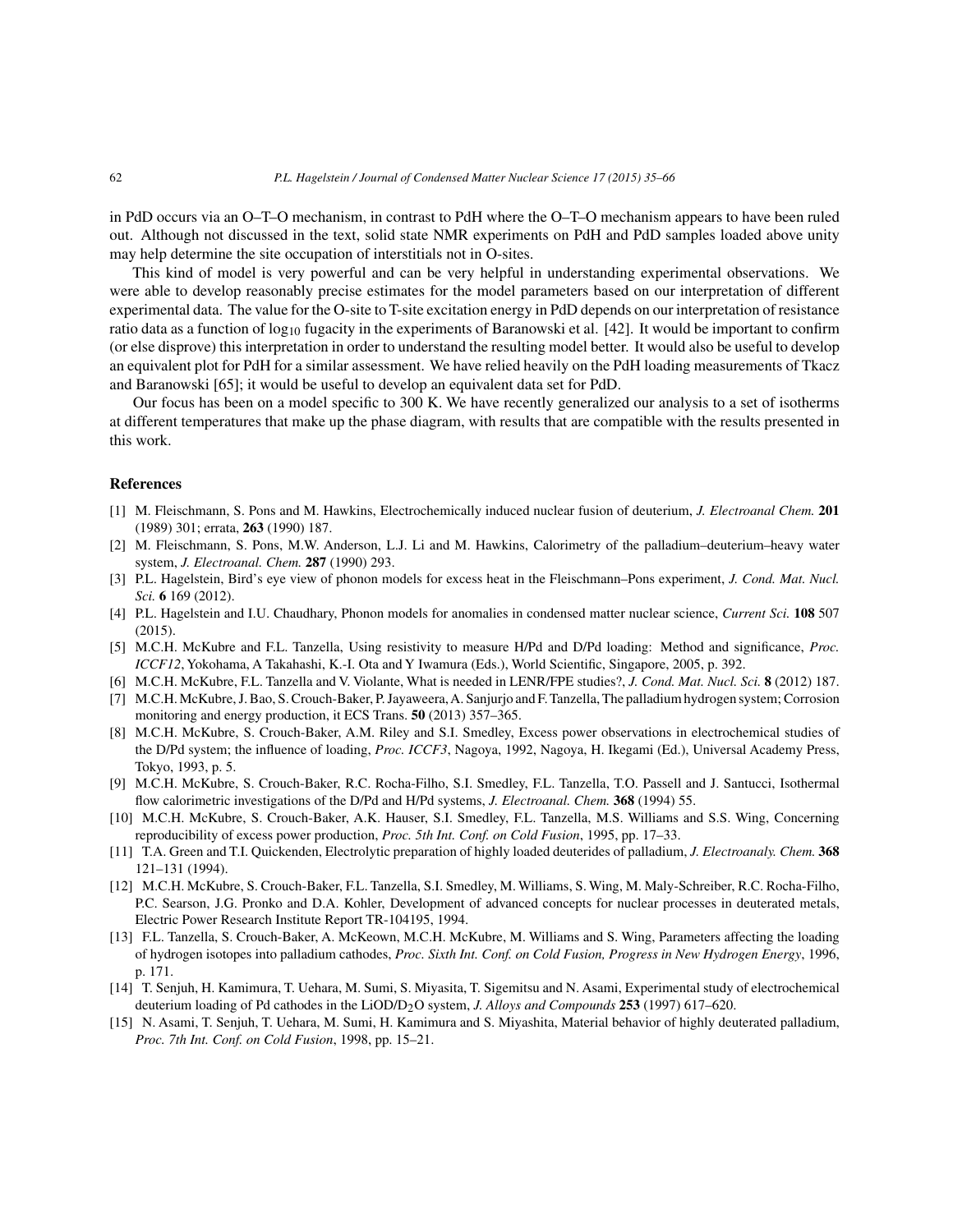- [16] I. Dardik, T. Zilov, H. Branover, A. El-Boher, E. Greenspan, B. Khachaturov, V. Krakov, S. Lesin, A. Shapiro and M. Tsirlin, Ultrasonically-excited electrolysis experiments at Energetics Technologies, *Proc. 14th Int. Conf. on Cold Fusion*, 2008, pp. 106–122.
- [17] M. Apicella, E. Castagna, L. Capobianco, L. D'Aulerio, G. Mazzitelli, F. Sarto, A. Rosada, E. Santoro and V. Violante, Some recent results and ENEA, *Proc. 12th Int. Conf. on Cold Fusion*, 2012, pp. 117–132.
- [18] V. Violante, E. Castagna, S. Lecci, F. Sarto, M. Sansovini, A. Torre, A. La Gatta, R. Duncan, G. Hubler, A. El-Boher, O. Azizi, D. Pease, D. Knies and M. McKubre, Review of materials science for studying the Fleischmann and Pons effect, *Current Sci.* **108** (2015) 540.
- [19] O. Azizi, A. El-Boher, J.H. He, G.K. Hubler, D. Pease, W. Isaacson,V. Violante and S. Gangopadhyay, Progress towards understanding anomalous heat effect in metal deuterides, *Current Sci.* **108** (2015) 565.
- [20] Y. Sakamoto, K. Takai, I. Takashima and M. Imada, Electrical resistance measurements as a function of composition of palladium–hydrogen (deuterium) systems by a gas phase method, *J. Phys.: Condensed Matter* **8** (1996) 3399.
- [21] S. Crouch-Baker, M.C.H. McKubre and F.L. Tanzella, Variation of resistance with composition in the β-phase of the H–Pd system at 298 K, *Zeitschrift für Physikalische Chemie* **204** (1998) 247–254.
- [22] P. Tripodi, M.C.H. McKubre, F.L. Tanzella, P.A. Honnor, D. Di Gioacchino, F. Celani and V. Violante, Temperature coefficient of resistivity at compositions approaching PdH, *Phys. Lett. A* **276** (2000) 122–126.
- [23] P. Tripodi, D. Di Gioacchino and J.D. Vinko, AC electrical resistance measurements of PdH<sub>x</sub> samples versus composition x, *J. Alloys and Compounds* **486** (2009) 55–59.
- [24] P. Tripodi, A. Avveduto and J.D. Vinko, Strain and resistivity of PdH<sub>x</sub> at hydrogen composition  $x > 0.8$ , *J. Alloys and Compounds* **500** (2010) 1–4.
- [25] J. Gao, W.S. Zhang and J.J. Zhang, An explanation of hysteresis of electrical resistance—composition relationship in the Pd—H (D) and Pd alloy—H (D) systems measured by a gas phase method, *Int. J. Hydrogen Energy* **39** (2014) 21328–21334.
- [26] T. Yamamoto, R. Taniguchi, T. Oka and K. Kawabata, In situ observation of deuteride formation inpalladium foil cathode by an X-ray diffraction method, *J. Less Common Metals* **172** (1991) 1381–1387.
- [27] R. Felici, L. Bertalot, A. DeNinno, A. LaBarbera and V. Violante, In situ measurement of the deuterium (hydrogen) charging of a palladium electrode during electrolysis by energy dispersive X-ray diffraction, *Rev. Sci. Instr.* **66** (1995) 3344–3348.
- [28] E.F. Skelton, P.L. Hagans, S.B. Qadri, D.D. Dominguez, A.C. Ehrlich and J.Z. Hu, In situ monitoring of crystallographic changes in Pd induced by diffusion of D, *Phys. Rev. B* **58** (1998) 14775.
- [29] D.L. Knies, V. Violante, K.S. Grabowski, J.Z. Hu, D.D. Dominguez, J.H. He, S.B. Qadri and G.K. Hubler, In-situ synchrotron energy-dispersive X-ray diffraction study of thin Pd foils with Pd: D and Pd: H concentrations up to 1:1, *J. Appl. Phys.* **112** (2012) 083510.
- [30] D. Letts and P.L. Hagelstein, Modified Szpak protocol for excess heat, *J. Cond. Matter Nucl. Sci.* **8** (2011) 1–11.
- [31] P.L. Hagelstein and I.U. Chaudhary, Arguments for dideuterium near monovacancies in PdD, *15th Int. Conf. on Condensed Matter Nuclear Science*, 2009, pp. 282–287.
- [32] J.E. Worsham, M.K. Wilkinson and C.G. Shull, Neutron-diffraction observations on the palladium–hydrogen and palladium– deuterium systems, *J. Phys. and Chem. Solids* **3** (1957) 303–310.
- [33] G. Nelin, A neutron diffraction study of palladium hydride, *Physica status solidi (b)* **45** (1971) 527–536.
- [34] H.D. Carstanjen, J.Dünstl, G.Löbl and R. Sizmann, Lattice location and determination of thermal amplitudes of deuterium in a-PdD0.007 by channeling, *Physica Status Solidi (a)* **45** (1978) 529–536.
- [35] Y. Fukai, *The Metal–Hydrogen System*, Springer, New York, 1991.
- [36] J.R. Lacher, A theoretical formula for the solubility of hydrogen in palladium, *Proc. Roy. Soc. London, Series A, Math. Phys. Sci.* **161** (1937) 525–545.
- [37] J.J. Rush and J.M. Rowe, Comment on High temperature thermodynamics of palladium-–hydrogen. II. Temperature dependence of partial molar properties of dilute solutions of hydrogen in the range 500—700 K [J. Chem. Phys. **65** (1976) 3915], *J. Chemical Phys.* **68** (1978) 3954–3954.
- [38] M.A. Khan, J.C. Parlebas and C. Demangeat, Electronic structure and ordering of hydrogen in fcc transition metals, *J. Less Common Metals* **77** (1981) P1–P8.
- [39] M.J. Gillan, A simulation model for hydrogen in palladium. I. Single-particle dynamics, *J. Phys. C: Solid State Phys.* **19** (1986) 6169.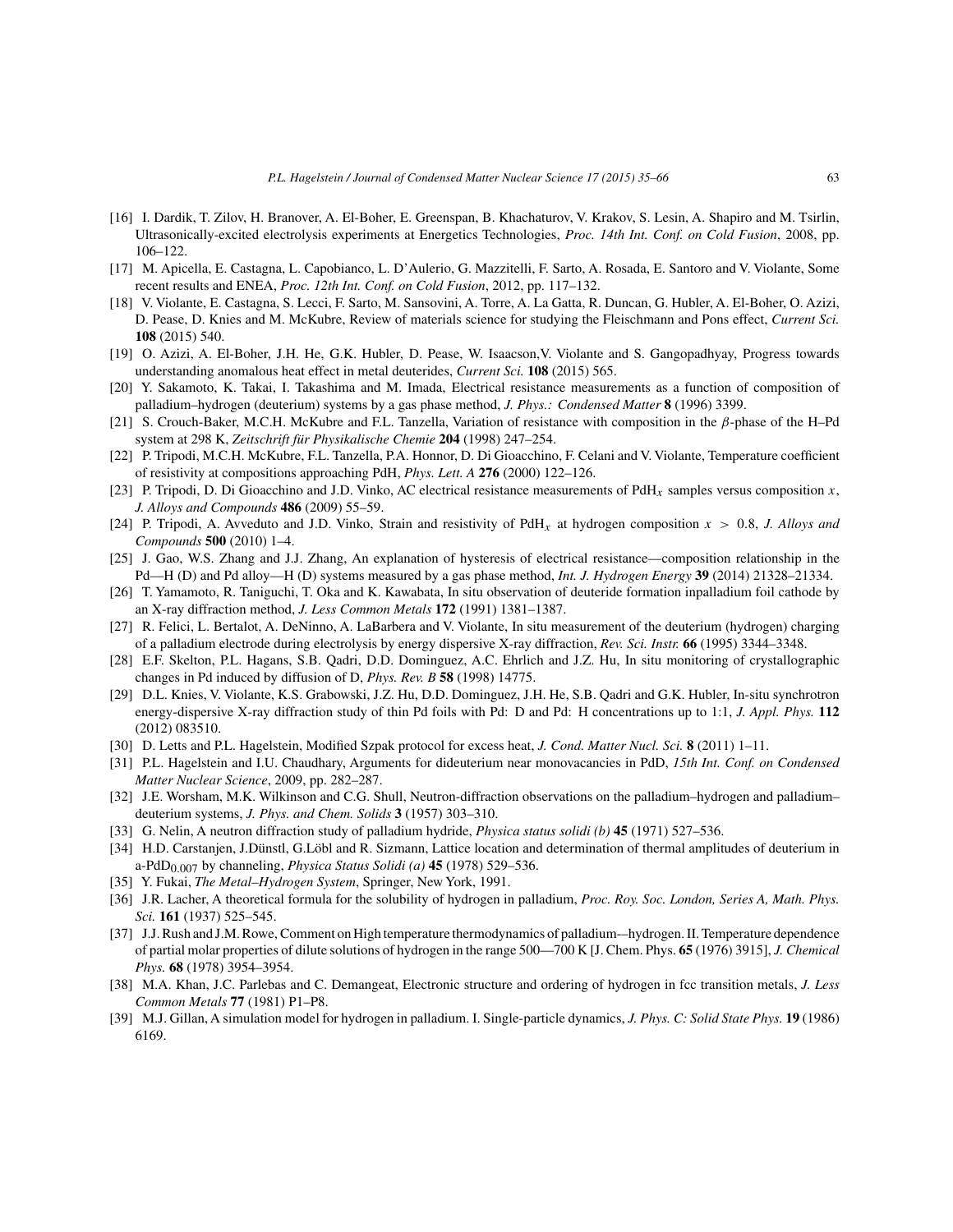- [40] O.B. Christensen, P.D. Ditlevsen, K.W. Jacobsen, P. Stoltze, O.H. Nielsen and J.K. No, H-H interactions in Pd, *Phys. Rev. B* **40** (1989) 1993.
- [41] S.M. Myers, P.M. Richards, D.M. Follstaedt and J.E. Schirber, Superstoichiometry, accelerated diffusion, and nuclear reactions in deuterium-implanted palladium, *Phys. Rev. B* **43** (1991) 9503.
- [42] B. Baranowski, S.M. Filipek, M. Szustakowski, J. Farny and W. Woryna, Search for "cold-fusion" in some Me–D systems at high pressures of gaseous deuterium, *J. Less Common Metals* **158** (1990) 347–357.
- [43] H. Hemmes, E. Salomons, R. Griessen, P. Sänger and A. Driessen, Lattice–gas model for the formation of palladium–silver hydrides at pressures up to 100 GPa, *Phys. Rev. B* **39** (1989) 10606.
- [44] H. Sugimoto and Y. Fukai, Solubility of hydrogen in metals under high hydrogen pressures: thermodynamical calculations, *Acta Metallurgica et Materialia* **40** (1992) 2327–2336.
- [45] Y. Fukai, Site preference of interstitial hydrogen in metals, *J. Less Common Metals* **101** (1984) 1–16.
- [46] P.M. Richards, Molecular-dynamics investigation of deuteron separation in PdD1.1, *Phys. Rev. B* **40** (1989) 7966.
- [47] J.W. Halley and J.L. Valles, Estimate of nuclear fusion rates arising from a molecular-dynamics model of PdDx , *Phys. Rev. B* **41** (1990) 6072.
- [48] R. A. Oriani, The physical and metallurgical aspects of hydrogen in metals, *Fusion Technology* **26** 235–266 (1994).
- [49] G. Benedek and P.F. Bortignon, Cold nuclear fusion: Viewpoints of solid-state physics, *Il Nuovo Cimento D* **11** (1989) 1227–1235.
- [50] I.F. Silvera and F. Moshary, Deuterated palladium at temperatures from 4.3 to 400 K and pressures to 105 kbar: search for cold fusion, *Phys. Rev. B* **42** (1990) 9143.
- [51] Y. Fukai and N. Okuma, Formation of superabundant vacancies in Pd hydride under high hydrogen pressures, *Phys. Rev. Lett.* **73** (1994) 1640.
- [52] P.L. Hagelstein, O-site and T-site occupation of  $\alpha$ -phase PdH<sub>x</sub> and PdD<sub>x</sub>, *J. Condensed Matter Nucl. Sci.* (in press).
- [53] D.K. Ross, V.E. Antonov, E.L. Bokhenkov, A.I. Kolesnikov, E.G. Ponyatovsky and J. Tomkinson, Strong anisotropy in the inelastic neutron scattering from PdH at high energy transfer, *Phys. Rev. B* **58** (1998) 2591.
- [54] P.L. Hagelstein Deuterium evolution reaction model and the Fleischmann–Pons experiment, *J. Condensed Matter Nucl. Sci.* **16** (2015) 46–63.
- [55] P.O. Orondo, A theoretical model of interstitial hydrogen: pressure–composition–temperature, chemical potential, enthalpy and entropy, MIT Ph.D. Thesis, 2012.
- [56] E. Salomons, On the lattice gas description of hydrogen in palladium: a molecular dynamics study, *J. Phys.: Condensed Matter* **2**(1990) 845.
- [57] P. Orondo and P.L. Hagelstein, Basic physics model for PdH thermodynamics, *J. Condensed Matter Nucl. Sci.* **13** (2014) 149-–164.
- [58] M. Ruda, E.A. Crespo and S.R. de Debiaggi, Atomistic modeling of H absorption in Pd nanoparticles, *J. Alloys and Compounds* **495** (2010) 471–475.
- [59] H.C. Urey and D. Rittenberg, Some thermodynamic properties of the H1H2, H2H2 molecules and compounds containing the H2 atom, *J. Chemical Phys.* **1** (1933) 137–143.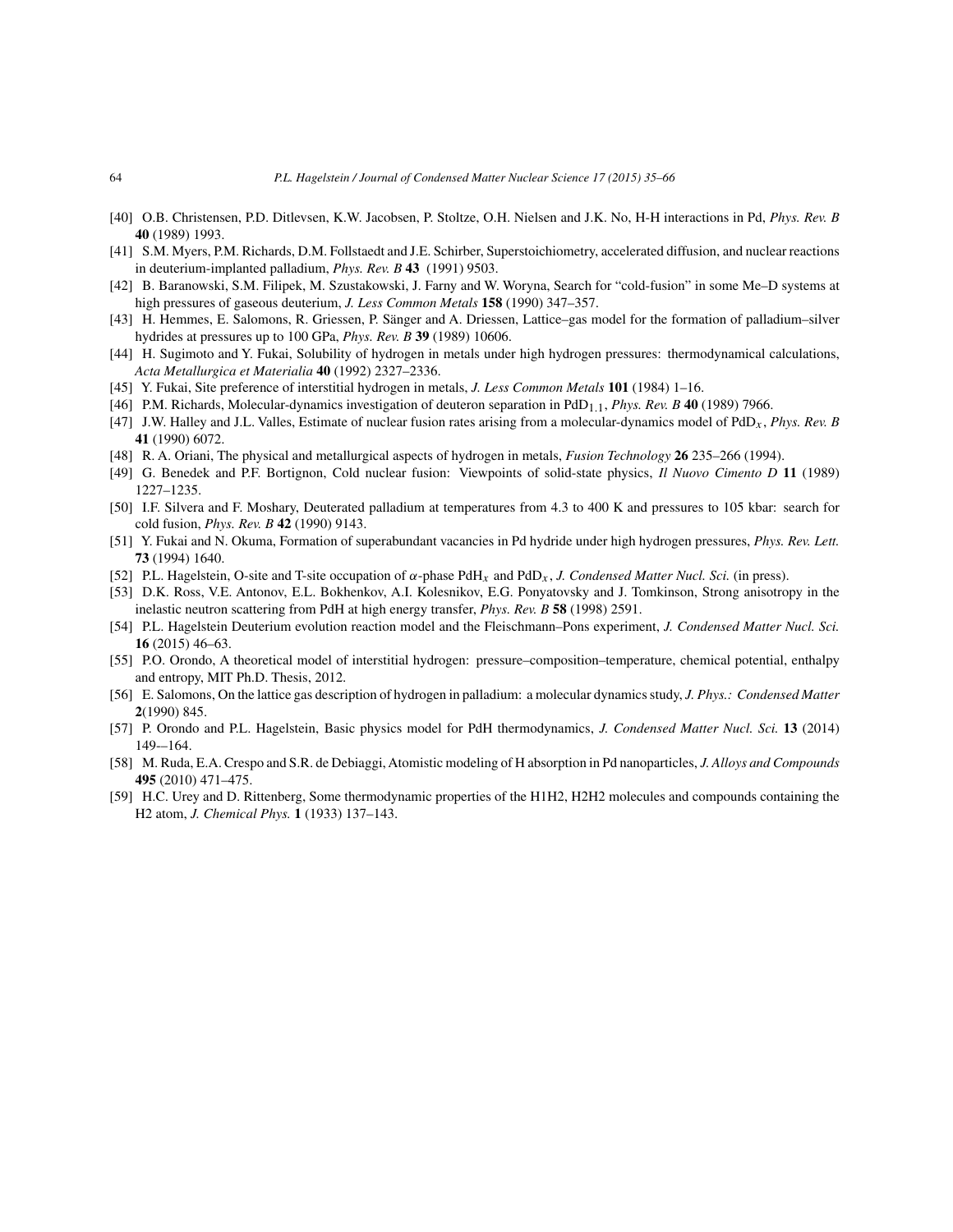- [60] J.-M. Joubert, A calphad-type equation of state for hydrogen gas and its application to the assessment of Rh—H system, *Int. J. Hydrogen Energy* **35** (2010) 2104.
- [61] J.-M. Joubert and S. Thiebaut, A thermodynamic description of the system Pd–Rh–H–D–T, *Acta Materialia* **59** (2011) 1680.
- [62] P.L. Hagelstein, Equation of state and fugacity models for H2 and for D2, *J. Condensed Matter Nucl. Sci.* **16** (2015) 23–45.
- [63] X. Ke and G.J. Kramer, Absorption and diffusion of hydrogen in palladium–silver alloys by density functional theory, *Phys. Rev. B* **66** (2002) 184304.
- [64] T.B. Flanagan and W.A. Oates, The palladium–hydrogen system, *Ann. Rev. Mat. Sci.* **21** (1991) 269–304.
- [65] M. Tkacz and B. Baranowski, Solubility of hydrogen in palladium hydride at high-pressure of gaseous hydrogen, *Roczniki Chemii* **50** (1976) 2159–2166.
- [66] C. Elsässer, K.M. Ho, C.T. Chan and M. Fähnle, Vibrational states for hydrogen in palladium, *Phys. Rev. B* **44** (1991) 10377.
- [67] P. Kamakoti and D.S. Sholl, A comparison of hydrogen diffusivities in Pd and CuPd alloys using density functional theory, *J. Membrane Sci.* **225** (2003) 145–154.
- [68] S.Z. Baykara, Theoretical evaluation of diffusivity of hydrogen in palladium and rhodium, *Int. J. Hydrogen Energy* **29** (2004) 1631–1636.
- [69] N. Ozawa, T.A. Roman, H. Nakanishi, H., Kasai, N.B. Arboleda Jr. and W.A. Dino, Potential energy of hydrogen atom motion on Pd (111) surface and in subsurface: A first principles calculation, *J. Appl. Phys.* **101** (2007) 123530.
- [70] H. Grönbeck and V.P. Zhdanov, Effect of lattice strain on hydrogen diffusion in Pd: A density functional theory study, *Phys. Rev. B* **84** (2011) 052301.
- [71] T.P. Senftle, M.J. Janik and A.C. van Duin, A reaxff investigation of hydride formation in palladium nanoclusters via monte carlo and molecular dynamics simulations, *J. Physical Chem. C* **118** (2014) 4967–4981.
- [72] F.J. Rotella, J.W. Richardson Jr, L. Redey, G.P. Felcher, R.L. Hitterman and R. Kleb, Palladium deuteride formation in the cathode of an electrochemical cell, National Laboratory for High Energy Physics, KEK Report JP9206334, 1992, pp. 1–13.
- [73] M.P. Pitt and E.M. Gray, Tetrahedral occupancy in the Pd–D system observed by in situ neutron powder diffraction, *EuroPhys. Lett.* **64** (2003) 344.
- [74] K.G. McLennan, E.M. Gray and J.F. Dobson, Deuterium occupation of tetrahedral sites in palladium, *Phys. Rev. B* **78** (2008) 014104.
- [75] M.Widenmeyer, R. Niewa, T.C. Hansen and H. Kohlmann, In situ neutron diffraction as a probe on formation and decomposition of nitrides and hydrides: A case study, *Zeitschrift für anorganische und allgemeine Chemie* **639** (2013) 285–295.
- [76] J.P. Bugeat and E. Ligeon, Lattice location and trapping of hydrogen implanted in FCC metals, *Phys. Lett. A* **71** (1979) 93–96.
- [77] J. Mory and E. Ligeon, Studies on dechannelling by defects and on lattice site location of hydrogen in face-centred cubic metals, *J. Materials Sci.* **17** (1982) 925–935.
- [78] F. Besenbacher, B.B. Nielsen, J.K. Norskov, S.M. Myers and P. Nordlander, Interaction of hydrogen isotopes with metals: Deuterium trapped at lattice defects in palladium, *J. Fusion Energy* **9** (1990) 257–261.
- [79] R.B. McLellan, The kinetic and thermodynamic effects of vacancy-interstitial interactions in Pd–H solutions, *Acta Materialia* **45** (1997) 1995–2000.
- [80] F. Besenbacher, J.K. Nørskov, M.J. Puska and S. Holloway, Excitation of hydrogen motion inside a nickel vacancy, *Phys. Rev. Lett.* **55** (1985) 852.
- [81] O.Y. Vekilova, D.I. Bazhanov, S.I. Simak and I.A. Abrikosov, First-principles study of vacancy-hydrogen interaction in Pd, *Phys. Rev. B* **80** (2009) 024101.
- [82] J.E. Schirber and B. Morosin, Lattice constants of β–PdHx and β-PdDx with x near 1.0, *Phys. Rev. B* **12** (1975)117.
- [83] I.S. Balbaa, P.A. Hardy, A. San-Martin, P.G. Coulter and F.D. Manchester, The effect of lattice distortions on the X-ray measurement of lattice parameters for PdHx . I. Empirical relationships, *J. Phys. F: Metal Phys.* **17** (1987) 2041.
- [84] E. Wicke and G.H. Nernst, Zustandsdiagramm und thermodynamisches Verhalten der Systeme Pd/H<sub>2</sub> und Pd/D<sub>2</sub> bei normalen Temperaturen; H/D-Trenneffekte, *Berichte der Bunsengesellschaft für physikalische Chemie* **68** (1964) 224–235.
- [85] G. Sicking, Equilibrium and kinetic isotope effects, *Berichte der Bunsengesellschaft für physikalische Chemie* **76** (1972) 790–797.
- [86] G. Sicking, Isotope effects in metal–hydrogen systems, *J. Less Common Metals* **101** (1984) 169–190.
- [87] R.G. Leisure, L.A. Nygren and D.K. Hsu, Ultrasonic relaxation rates in palladium hydride and palladium deuteride, *Phys. Rev. B* **33** (1986) 8325.